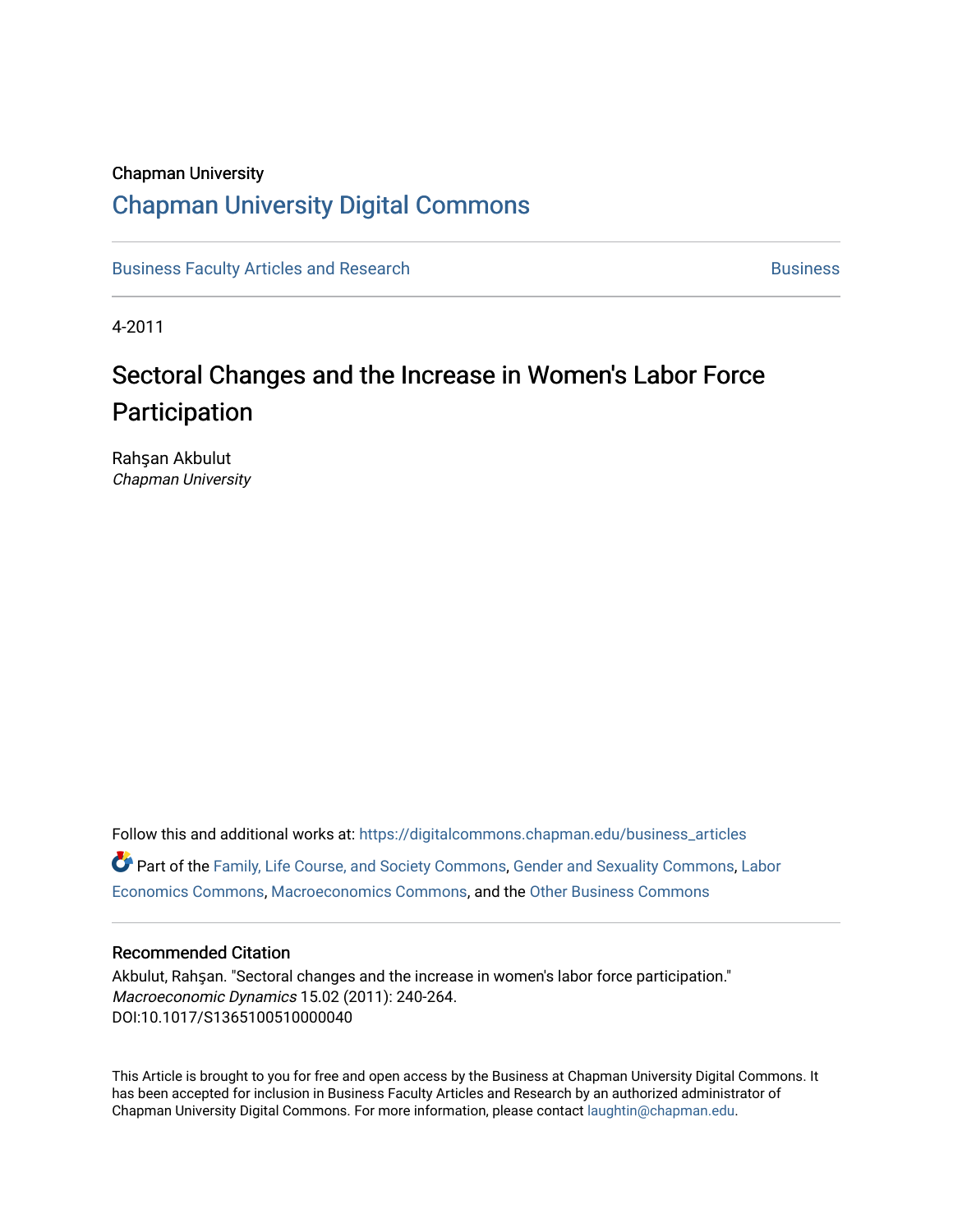### Sectoral Changes and the Increase in Women's Labor Force Participation

#### **Comments**

This article was originally published in Macroeconomic Dynamics, volume 15, issue 2, in 2011. [DOI:](http://dx.doi.org/10.1017/S1365100510000040) [10.1017/S1365100510000040](http://dx.doi.org/10.1017/S1365100510000040)

#### Copyright Cambridge University Press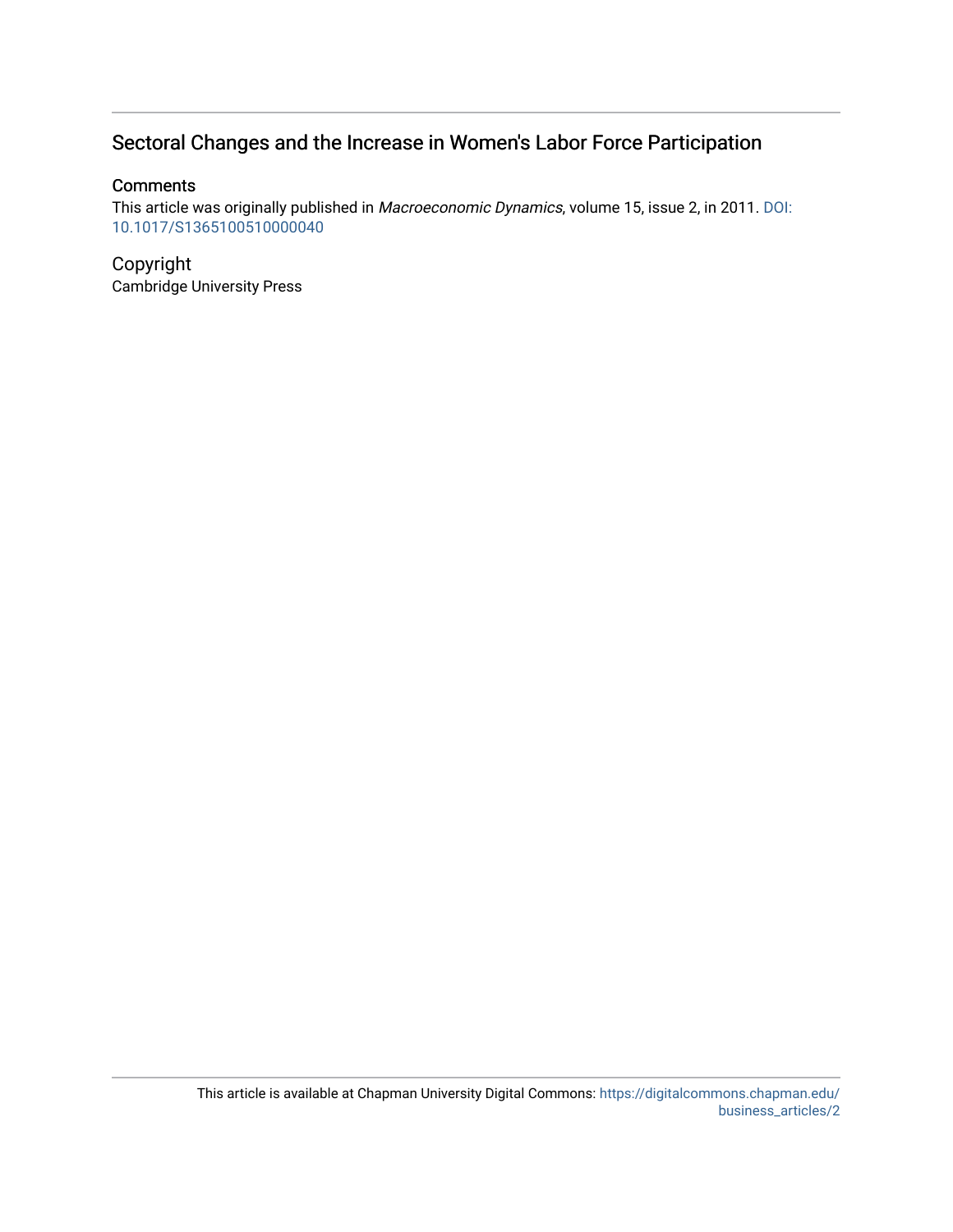# Sectoral Changes and the Increase in Women's Labor Force Participation<sup>\*</sup>

Rahsan Akbulut<sup>†</sup> Department of Economics Pomona College

December 2007

#### Abstract

Throughout the second half of the 20th century, women in the U.S. decided to move increasingly into the labor market. This paper investigates the growth of the service sector as an explanation for the increase in womenís employment. It develops an economic model that can account for the increase in women's employment and the growth of the service sector at the same time. A growth model with three sectors and a home production technology is constructed in order to quantitatively assess the contribution of sectoral productivity differences to the change in womenís employment decision. The model parameters are calibrated to match time allocations in 1950, and sectoral productivities are taken from the data. This model demonstrates that a higher rate of productivity growth in market services compared to home services can account for a large fraction of the observed increase in women's employment from 1950 to 1990.

I am especially grateful to Ayse Imrohoroglu for her guidance throughout this project. I also want to thank Caroline Betts, Selahattin Imrohoroglu, Lee Ohanian, Richard Rogerson, Eleanor Brown, and Alessandra Fogli for helpful discussion and comments. All remaining errors are mine.

<sup>&</sup>lt;sup>†</sup>Currently Visiting Assistant Professor at Pomona College, Economics Department, 425 N. College Avenue, #211, Claremont, California 91711; Email: rahsan.akbulut@pomona.edu.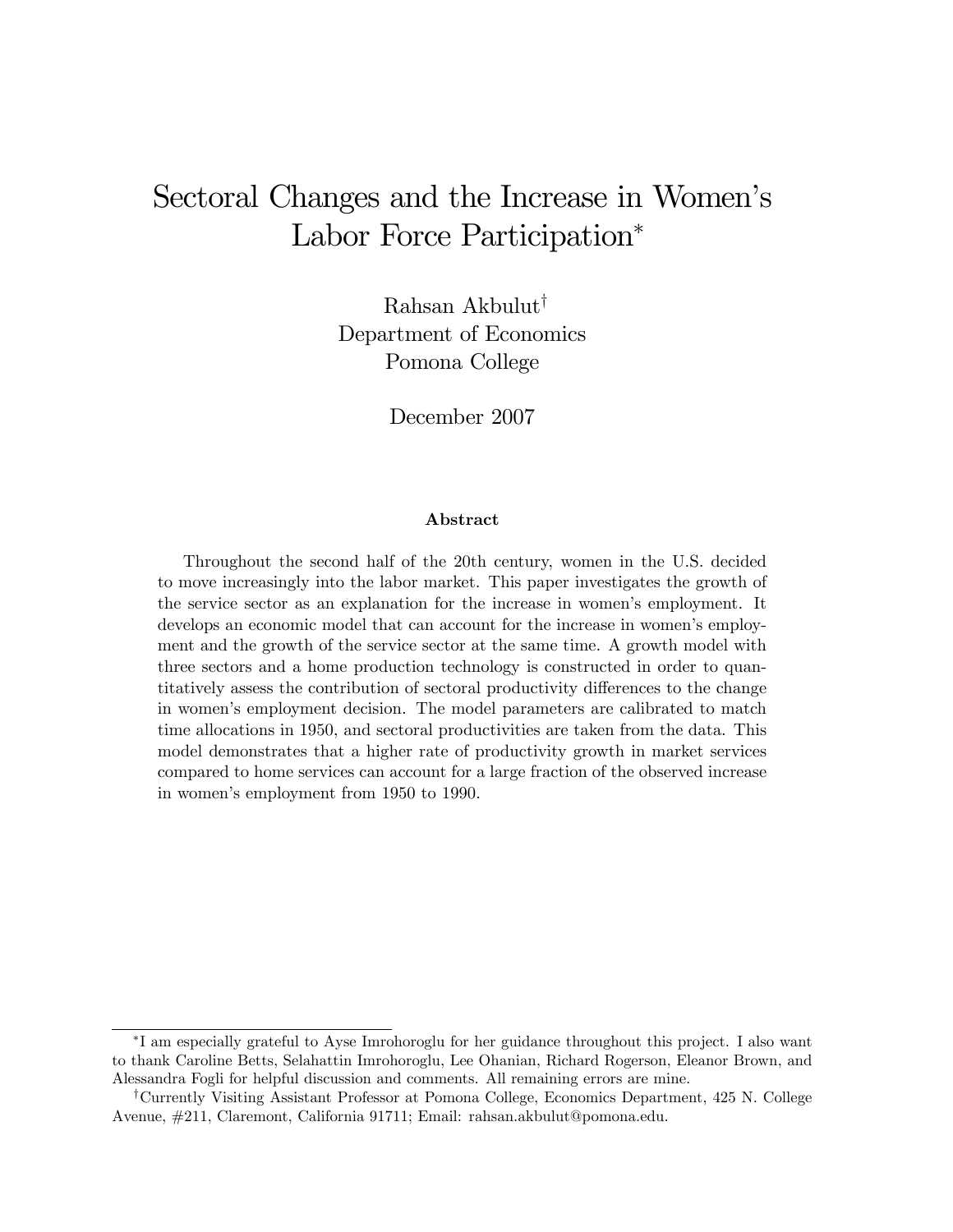# 1 Introduction

The significant takeoff in the growth rate of women's employment throughout the second half of the 20th century has received much attention in economic and other social research. In the United Sates, the percent of women employed in the market increased from around  $19\%$  in 1950 to 39% in 1990.<sup>1</sup> This increase was mainly due to the rising participation rate of married women, causing a dramatic change in women's role in the household.

Another well known development during this period was the expansion of the service sector. Total service sector employment increased from 58% in 1950 to 75% in 1990. Both the labor force participation of women and the service sector's share of employment took off in 1950s. The growth of the service sector is one of many competing explanations for the growth in women's labor force participation, but the relationship has not been carefully modeled.<sup>2</sup> This paper explores the extent to which increases in the productivity of service provision in the market sector relative to home production can account for the magnitude of the increase in women's labor force participation.

The hypothesis here is that the type of work done at home is similar to a lot of services provided in the market. Some examples are child care, care for the elderly, care for the sick, filling out IRS forms, carrying out finances, teaching  $etc.<sup>3</sup>$  This paper conjectures that, as the production of these services in the market becomes relatively more efficient, a shift from home production to market production is observed. Since it is the women who work more at home, an increase in their market employment is observed due to the movement from unmeasured to measured work.

Several papers have examined the economic mechanism that moved women into the labor market. Caucutt et al. (2002) find that increasing the returns to labor-market experience for women results in higher labor supply for young women, and a delay in the timing of fertility. According to Jones et al. (2003), small decreases in the wage gap between men and women can explain the significant increase in average hours worked by married women and the relative constancy of hours worked by single women, and by single and married men for the time period between  $1950$  and  $1990$ . Olivetti  $(2006)$  finds that a shift in womenís wage level cannot account for the increase in labor supply of married women, while an increase in the return to experience can.

Others have examined changes in preferences and attitudes as driving forces of the increasing market employment of women. Fernandez et al.  $(2004)$  point to changes in male preferences as a possible explanation. In their model, sons of working mothers prefer

<sup>&</sup>lt;sup>1</sup>Goldin (1990) documents that the number of women in the paid labor force has advanced steadily in the U.S. since the early 1800's but that the increase has been rapid from World War II on.

<sup>2</sup>Earlier studies by Fuchs (1978, 1980) talk about the correlation between the growth of the service sector and the increasing labor force participation of women. Becker (1985) also mentions the rapid growth of the services sector as one of the major causes of the increased participation of married women. Goldin (1990) points to the expansion of the service sector, and with it the increase in white collar jobs, as a possible explanation for the higher participation of women in market work.

<sup>&</sup>lt;sup>3</sup>The idea that services produced at home have their counterparts in the market was also expressed by Eisner (1988).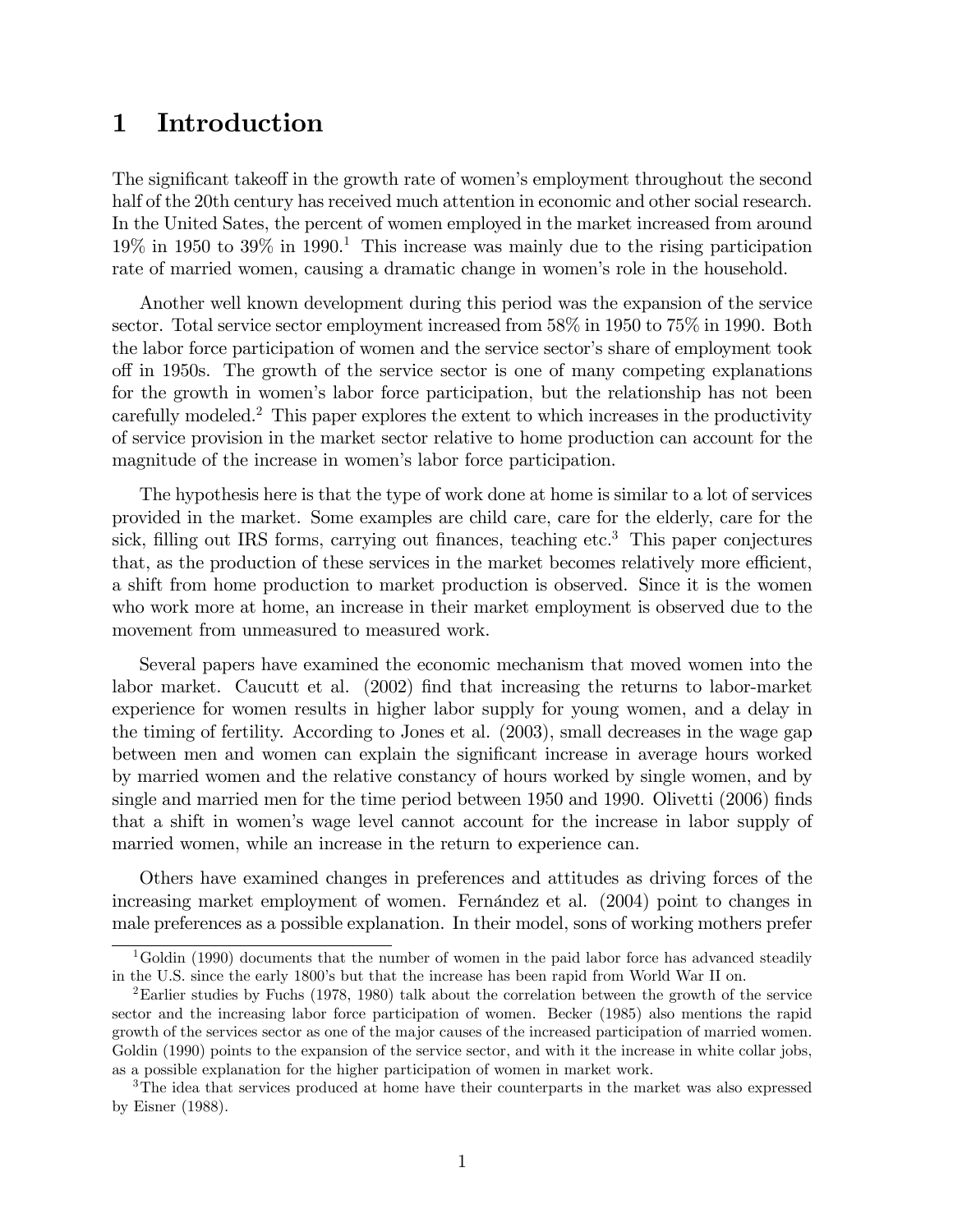working wives, hence more and more women decide to work. Fogli et al. (2007) argue that as uncertainty regarding the effect of maternal employment on children is reduced, more and more women enter the labor force. In their framework, each generation updates their parents' beliefs by observing the children of employed women.

This paper provides an alternative explanation that is not inconsistent with most of the explanations in the literature. There is no doubt that womenís decision to work will be effected by more than one factor, but this paper relies on only one particular exogenous change, namely the relative change in sectoral productivities, and explores to what extend it can explain changes in women's labor force participation. In particular, it is argued that the main factor moving women from their homes into the market is not very different from those that moved men from their homes into the market but much earlier, namely changes in productivity. Men formerly worked on their own farms or in the agricultural sector as workers but with industrialization most of them moved into the manufacturing sector. In the 20th century, for similar reasons, women "quit" their jobs at home and start working in the service sector.<sup>4</sup> This paper does not attempt to explain why productivities of different sectors changed at different rates.

There are other studies that focus on technological change as a factor influencing women's decision to participate in market work. Greenwood et al. (2005) argue that it is the decrease in the price of household durables that liberates women from the home and results in a substantial increase in married womenís labor force participation. So, it is the increase in home production productivity due to higher availability of home appliances that moves women out of their homes. Although I do not argue that productivity at home did not increase, I do argue that it is the higher productivity growth in market services compared to home services that move women into the labor market. In their theoretical work, Galor and Weil (1996) argue that with economic development the nature of jobs change in favor of women. Skill-biased technological advances in market production move women from their homes into the market.<sup>5</sup> My paper complements that literature. The argument here is that relative productivity changes lead to the increase of the service sector, a sector where women have a comparative advantage.

Although more and more women as well as men enter service occupations, the data clearly documents womenís higher tendency to enter this sector. In the U. S., roughly 5 out of 6 working women are employed in the service sector. This ratio is almost stable from 1950 to 1990. Data on occupational choice gives us a better idea about what type of jobs women mostly take. Table A1 in the Appendix shows the 20 leading occupations of women in 2006. 44% of working women ages 16 and older are employed in these 20 categories. A conservative classification shows that at least  $72\%$  of these occupations are

<sup>4</sup>Locay (1990) argues that "the reason why men made the move toward market production before women is that presumably women have a comparative advantage in the later stages of production..," and service industries are likely to involve these stages of production.

<sup>&</sup>lt;sup>5</sup>In their model, men and women have equal endowments of mental input (brains), but men have more physical strength (brawn) than women. Capital and brains are complements in the market production function. As the capital stock rises with economic development, so does the demand for brains. Tam (2003) uses a similar model.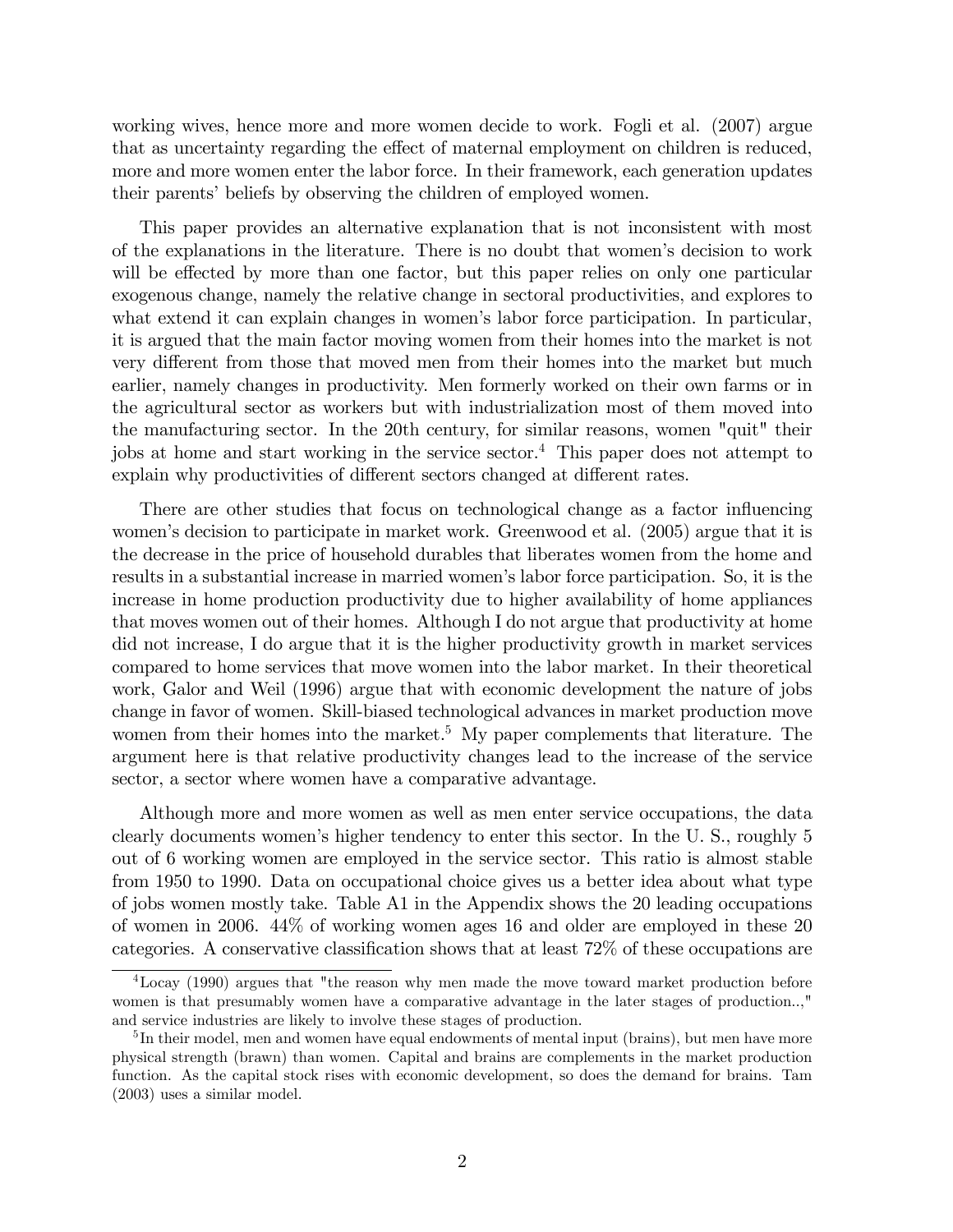in the service sector.<sup>6</sup> This paper takes no stand on why women work more in one sector compared to another, or why they work more at home.

A growth model with three sectors (agriculture, industry, services) and a home production technology is developed in order to quantitatively assess the contribution of sectoral productivity differences to the change in women's employment decision. This model extends Rogerson's (2005) model of structural transformation by incorporating gender specific labor decisions, to allow for gender specific changes in economic activity. It is assumed that women can work at home and in market services. Men on the other hand are allowed to work in agriculture, industry (manufacturing), and market services. These are extreme but reasonable assumptions. First, throughout the period considered in this paper, the fraction of women in agriculture and in industry is low and constant, and the main interest of this paper is the change in women's market employment, not its level.<sup>7</sup> Second, the data shows that although men do spend time for home production, that time is considerably less compared to women.

The framework of the model is such that non-homotheticities are central to the reduction of employment in agriculture.<sup>8</sup> The movement of resources from industry into services, and from home produced to market produced services, on the other hand, are due to differences in sectoral labor productivities. Given that manufacturing and service goods are poor substitutes, the relatively higher productivity growth in industry leads to a shift in employment from industry into services. In the presence of a relatively higher productivity growth in market services compared to home services, the high substitutability of home and market produced services allows for a movement of labor from the home into the service sector.<sup>9</sup> In this model, it is this latter mechanism that explains the increase in women's market employment.

The parameters of the model are calibrated to match time allocations to the different sectors in 1950, and the manufacturing sector in 1990. One of the parameters in the model is chosen such that it implies a high substitutability of services produced at home with those produced in the market. All sectoral productivities in the model are exogenous. Productivities, namely labor productivities, for the market sectors are constructed using sectoral GDP data from the NIPA tables, and sectoral employment data. As a proxy for productivity in the home sector, activities in the market that are similar to those at home

 $6$ Secretaries and administrative assistants, bookkeeping, accounting and auditing clerks, customer service representatives, first-line supervisory/managers of office and administrative support, and office clerks are not included in the 72%, since these occupations could be in any sector. But notice that a big part of these occupations might be in the service sector.

<sup>7</sup>Historically, women used to work in agriculture too. This is not inconsistent with the story in this paper. The model here could be modified to capture a longer period. The way to incorporate this into the current framework would be to assume that market produced agricultural goods and home produced agricultural goods are substitutable.

<sup>8</sup>So, when the economy becomes richer, the share of agriculture declines. For a more detailed discussion of this approach see Kongsamut et al. (2001).

<sup>&</sup>lt;sup>9</sup>An earlier example of this type of model is provided by Baumol (1967). For a more recent application see Ngai and Pissarides (2004). Ngai and Pissarides (2007) quantify the changing allocation of time between the home, agriculture, manufacturing, and service sectors along this line, but they do not explicitly model gender.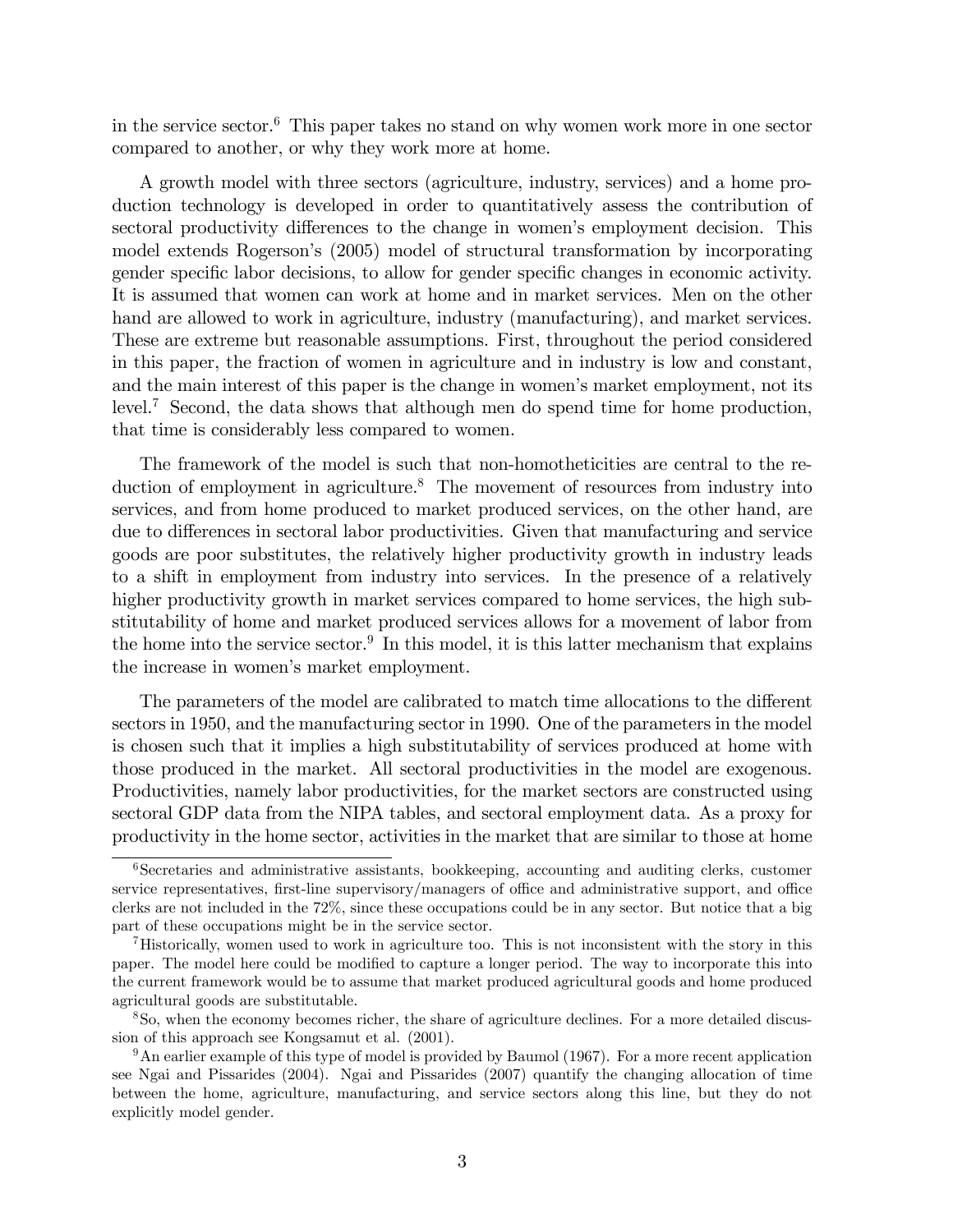are identified. In particular, the labor productivity of a subcategory of the aggregate service sector called "services" is used as the productivity series for non-market services. Given the data on relative changes in sectoral productivities, the paper examines how gender specific time allocations change over time.

The results indicate that given a higher rate of productivity growth in market services compared to non-market (home) services, and a high degree of substitutability between these two, the model can account for a large fraction of the observed increase in women's service sector employment from 1950 to 1990. Although this model restricts womenís market activity to the service sector, it is successful in accounting for the increase in womenís total employment rate observed in the data. The model underpredicts the increase in menís service sector employment, but can account for most of the increase in the rate of total employment in market services over the whole period. Consistent with the data, the model predicts a decrease in the time a household allocates to home production.<sup>10</sup>

The rest of the paper is organized as follows. Facts in the U.S. as well as international data are documented in section 2. Section 3 outlines the model. Calibration of the model is discussed in section 4. Quantitative results of the model are presented in section 5. A sensitivity analysis is conducted in section 6. Section 7 concludes the paper. Appendix A includes additional tables and figures. Appendix B provides some computational details.

## 2 Data Analysis

This section documents the structural changes that took place in the U.S. economy from 1950 to 1990, namely changes in sectoral shares in GDP as well as in employment. Throughout the paper, sectoral data are aggregated into three main categories: agriculture, industry, and services.<sup>11</sup> Further, this section provides data on the changes in gender specific employment rates. To show the link between the service sector and female employment, and hence to motivate the paper, data on gender specific sectoral changes in employment rates are also presented.<sup>12</sup>

A summary of sectoral GDP in constant 1977 prices is presented in Table 1. The data for this table are taken from the National Income and Product Accounts provided by the Bureau of Economic Analysis (BEA).<sup>13</sup> The share of agriculture decreased from

 $10$ For data on this, see Juster and Stafford (1991).

<sup>&</sup>lt;sup>11</sup> Agriculture includes agriculture, forestry, and fishing. Industry includes mining, construction, manufacturing, electric, gas, and sanitary services. Services include transportation, communications, wholesale trade, retail trade, finance, insurance, and real estate, services, and government.

 $12$ The reason I am not conducting this analysis for a longer period is the lack of consistent gender and sector specific data.

<sup>&</sup>lt;sup>13</sup>Nominal GDP data and two different price index series for two different parts of the period covered in this paper were used to compute Real GDP by sector. Chained type price indexes were available starting from 1977. The NIPA Statistical Tables provide enough information to compute GDP deáator starting from 1950 and going up to 1977.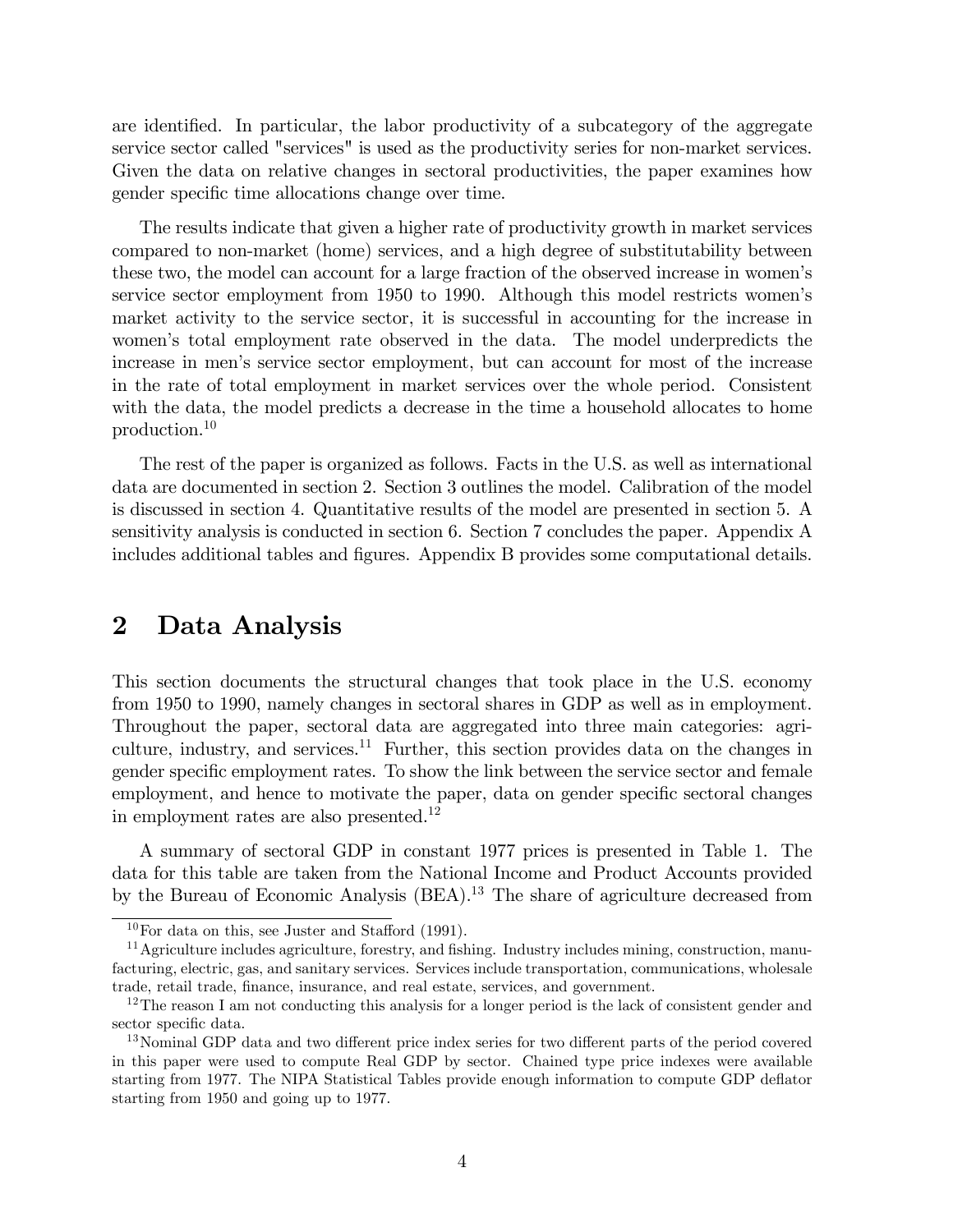7.3% in 1950 to 3.5% in 1990. During the same period the share of industry declined from 41.8% to 34%. The share of services on the other hand increased by almost 23%. In 1950 roughly 51% of GDP originated from services. In 1990 this number increased to 62.5%.<sup>14</sup>

| Year               | Agriculture | Industry | Services |
|--------------------|-------------|----------|----------|
| 1950               | 7.32        | 41.80    | 50.88    |
| 1960               | 5.40        | 41.91    | 52.70    |
| 1970               | 3.37        | 40.21    | 56.01    |
| 1980               | 2.81        | 36.32    | 60.88    |
| 1990               | 3.52        | 33.98    | 62.50    |
| $\Delta 1950 - 90$ | $-51.96$    | $-18.71$ | 22.85    |

Table 1: Sectoral Shares of GDP (constant 1977)

Table 2 summarizes the share of the three sectors in total employment. The data used for this table are also taken from the BEA. Data on full-time and part-time employees by detailed sectors are available. In this paper, I define employment as full-time employees + 0.5  $*$  part-time employees. The share of service sector employment increased at the expense of employment in industry and agriculture. The employment share of agriculture decreased by 65% from 1950 to 1990. For industry it decreased by 39%. In 1950, 58% of the employed population was in the service sector. This number increased to 75% in 1990.

| Year             | Agriculture | Industry | Services |
|------------------|-------------|----------|----------|
| 1950             | 4.52        | 37.79    | 57.69    |
| 1960             | 3.22        | 34.59    | 62.19    |
| 1970             | 1.87        | 31.86    | 66.27    |
| 1980             | 1.86        | 28.36    | 69.78    |
| 1990             | 1.57        | 23.11    | 75.32    |
| $\Delta$ 1950-90 | $-65.27$    | $-38.85$ | 30.57    |

Table 2: Sectoral Shares in Total Employment

The BEA does not provide gender specific, and more importantly gender and sector specific data on employment. Data on the economically active population for the years 1950, 1960, 1970, 1980, and 1990 are taken from LABORSTA, a Labor Statistics Database provided by the International Labor Organization  $(II)$ <sup>15</sup> Sector and gender specific employment data are then constructed by applying the ratios of economically active men

<sup>&</sup>lt;sup>14</sup>The numbers in this table are for private industries only. So, government is not included in services.

<sup>&</sup>lt;sup>15</sup>The economically active population comprises all persons of either sex who furnish the supply of labor for the production of goods and services during a specified time-reference period. We can think of it as the labor force.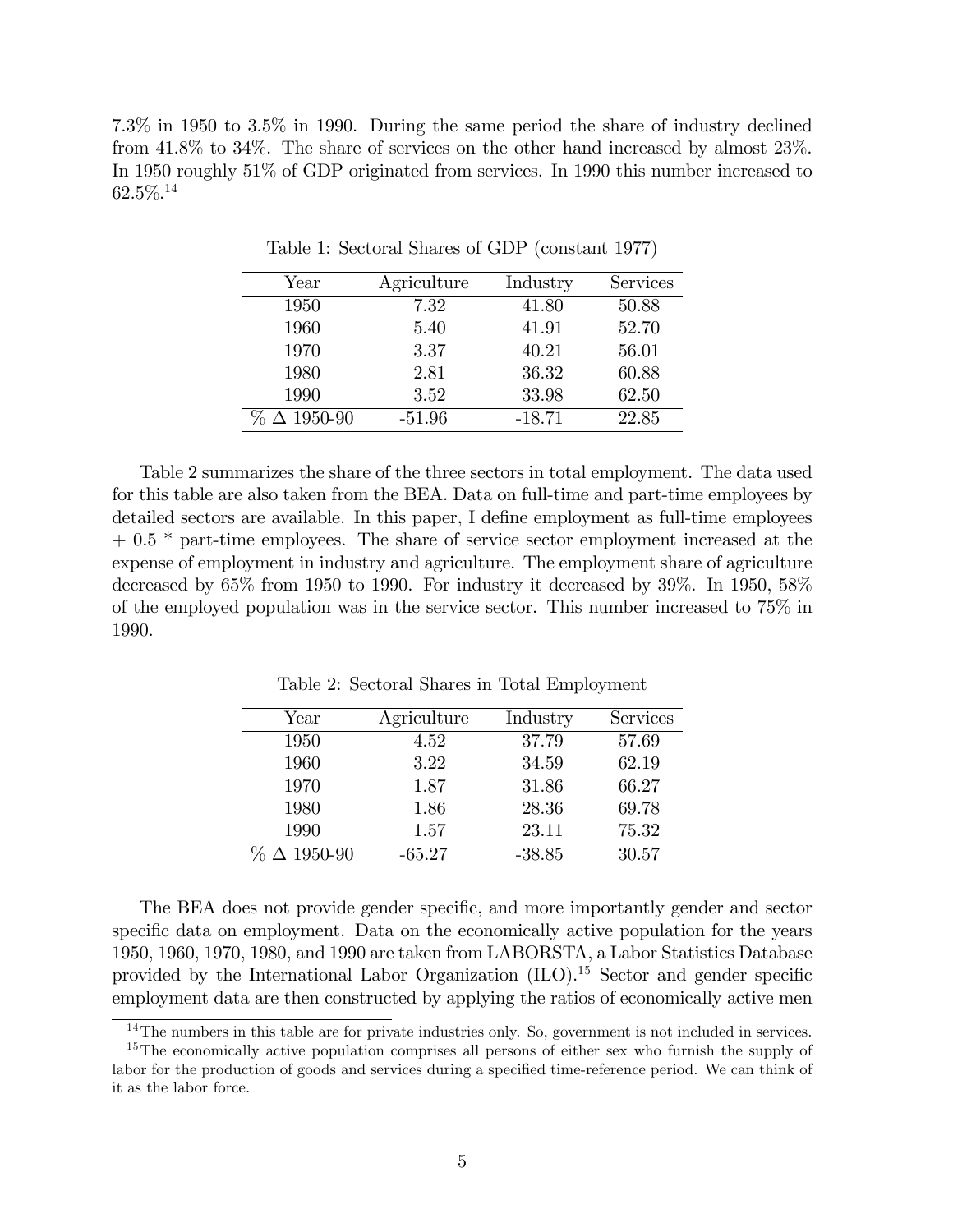and women in agriculture, industry, and services to the sectoral employment data from the BEA.<sup>16</sup>

Table 3 provides information on the total and gender specific rate of employment from 1950 to 1990.<sup>17</sup> During this period, the rate of total employment increased by  $37\%$ . Changes were very different for men and women. Male employment increased by only 9% from 1950 to 1990, whereas womenís employment more than doubled during these 40 years. In 1990, almost 40% of all women were employed in the market. Although this number is still lower than that for men, the gap is closing rapidly.<sup>18</sup>

| Employment - to - Population Ratio |       |      |        |  |
|------------------------------------|-------|------|--------|--|
| Year                               | Total | Men  | Women  |  |
| 1950                               | 0.32  | 0.45 | 0.19   |  |
| 1960                               | 0.32  | 0.43 | 0.21   |  |
| 1970                               | 0.36  | 0.46 | 0.26   |  |
| 1980                               | 0.40  | 0.47 | 0.33   |  |
| 1990                               | 0.44  | 0.49 | 0.39   |  |
| $\Delta$ 1950-90<br>%              | 36.88 | 8.62 | 102.83 |  |

Table 3: Rate of Employment by Gender

Figure 1 shows the fraction of all women and all men who are employed in services, industry, or agriculture. The first thing we observe is that both men and women increase their participation in the service sector relative to the other sectors. For women the rate of increase is higher. We can see that the increase for men is mainly coming from their decreasing share of employment in industry and agriculture. On the other hand both the percentage of women who work in industry and the already low share of women in agriculture, stay almost constant throughout the period. These observations suggest that the increase in womenís service sector employment might be driven by a move from home

 $16$ The Integrated Public Use Microdata Series (IPUMS) provides gender and occupation specific data, but in terms of comparability occupation is a problematic variable. Classifications change considerably over time. Although certain data sets are adjusted for these differences I decided not to use those with the belief that the numbers in this paper might be used for international comparisons. Adjustments would be even more problematic with cross-country data.

<sup>&</sup>lt;sup>17</sup>The results in this paper would not change much, if I would use working age population (ages 15-64) instead of total population. If working population is used, the increase in women's employment rate becomes 100.84% instead of 102.83%. This would mean that the model needs to explain a slightly lower rise in female employment. I decided not to use working age population because different sectors might be different in terms of the number of people who continue to work past their retirement age. Also, there might be international differences in defining working age population. If so, the numbers in this paper, as they are, are better in terms of comparability.

<sup>&</sup>lt;sup>18</sup>McGrattan and Rogerson (1998) provide a unique look at how the lifetime pattern of work hours has changed since 1950 for different demographic groups. Based on data collected by the U.S. Census Bureau during the 1950-1990 decennial censuses, weekly hours worked have decreased by 14.7 percent for males and increased by 74.3 percent for females. The numbers we find are somewhat different, since McGrattan and Rogerson use weekly hours of work per person, and we use employment data, and hours worked are higher in industry and lower in services.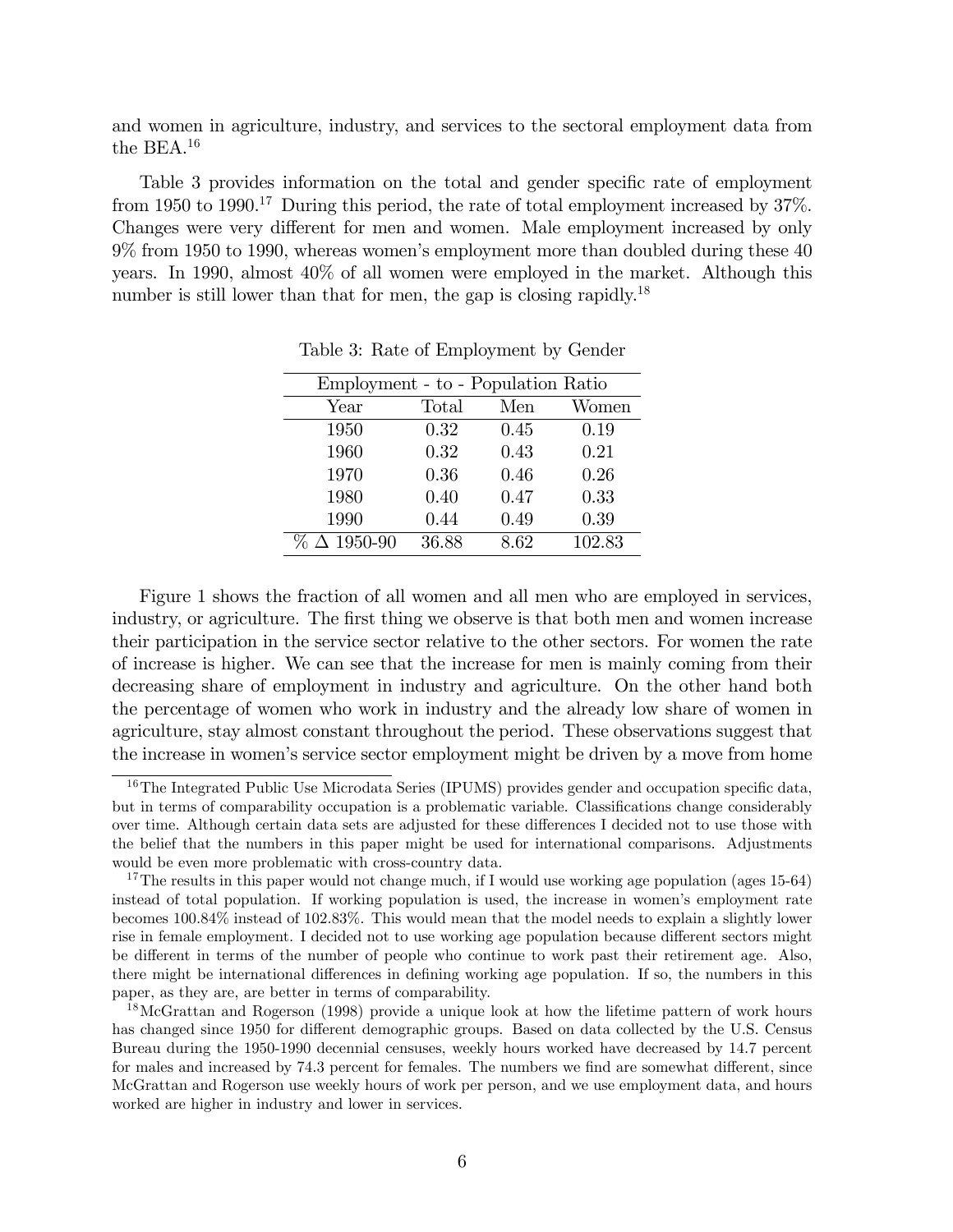

Figure 1: Gender Specific Sectoral Change in Employment

to market production. This conjecture is supported by time use surveys that show that the share of discretionary time used for home work is declining over time. This will be the main motivation for the model choice in this paper.

The increase in the service sector's share in employment and women's labor force participation is not unique to the United States. Figure 2 displays the correlation between the increases in these two variables over the 1950-1990 period for 23 countries. The figure reveals that in 20 of the  $23$  countries being analyzed, the service sector's share in employment and womenís labor force participation rate have a very high positive correlation, higher than 0.80, for the period between 1950 and 1990. One of the exceptions is Chile with a somewhat lower correlation, namely 0.53. The other two are Austria and Turkey with correlations of -0.22 and -0.94 respectively. So the general picture is that from 1950 to 1990 the service sector is expanding and more and more women are moving into the labor market in many countries.<sup>19</sup>

The correlation between the service sector's share in employment and women's labor force participation rate for the whole sample is 0.39. If Austria and Turkey are excluded it increases to 0.63. Figure 3 is a scatter diagram for the whole sample.  $^{20}$ 

 $19$  For a more detailed cross-country discussion of sector and gender specific labor force data see Akbulut (2006).

 $^{20}$ Some of the 23 countries in this sample are still highly agrarian in 1950. The data seems to indicate that manufacturing is more male intensive than agriculture, and women's market employment is higher in agrarian countries compared to countries where manufacturing's share in employment is high. This in turn suggests that in countries where the service sector's share in employment increases at the expense of the agricultural sector, women move from one measured type of work to another and hence no jump is observed in their market employment. In countries where the expansion of the service sector comes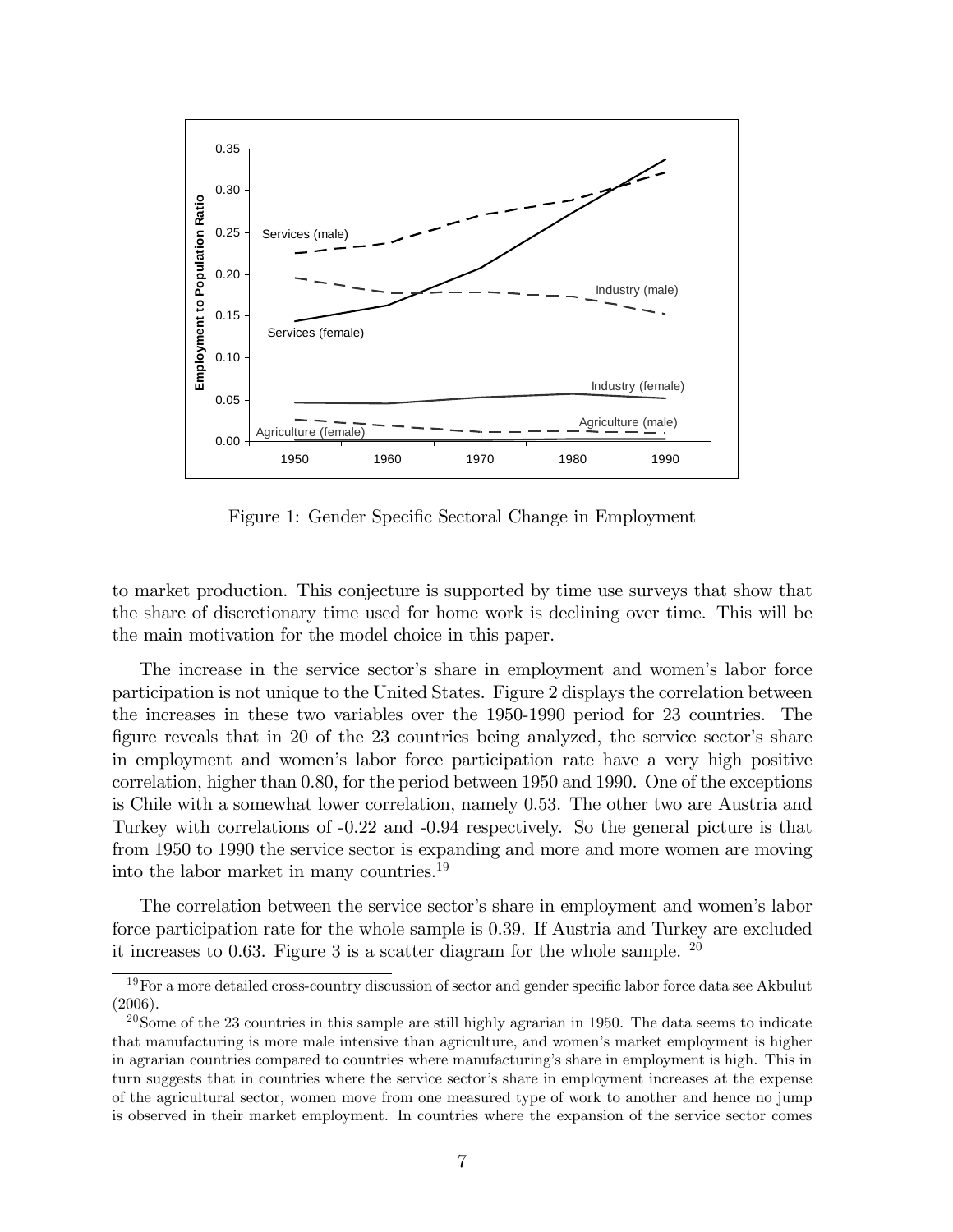

Figure 2: Correlation - Share of Services and Women's Labor Force Participation



Figure 3: Scatter Plot - Share of Services and Women's Labor Force Participation

with a fall in the manufacturing sector's share in employment, a higher increase in women's labor force participation rate is observed.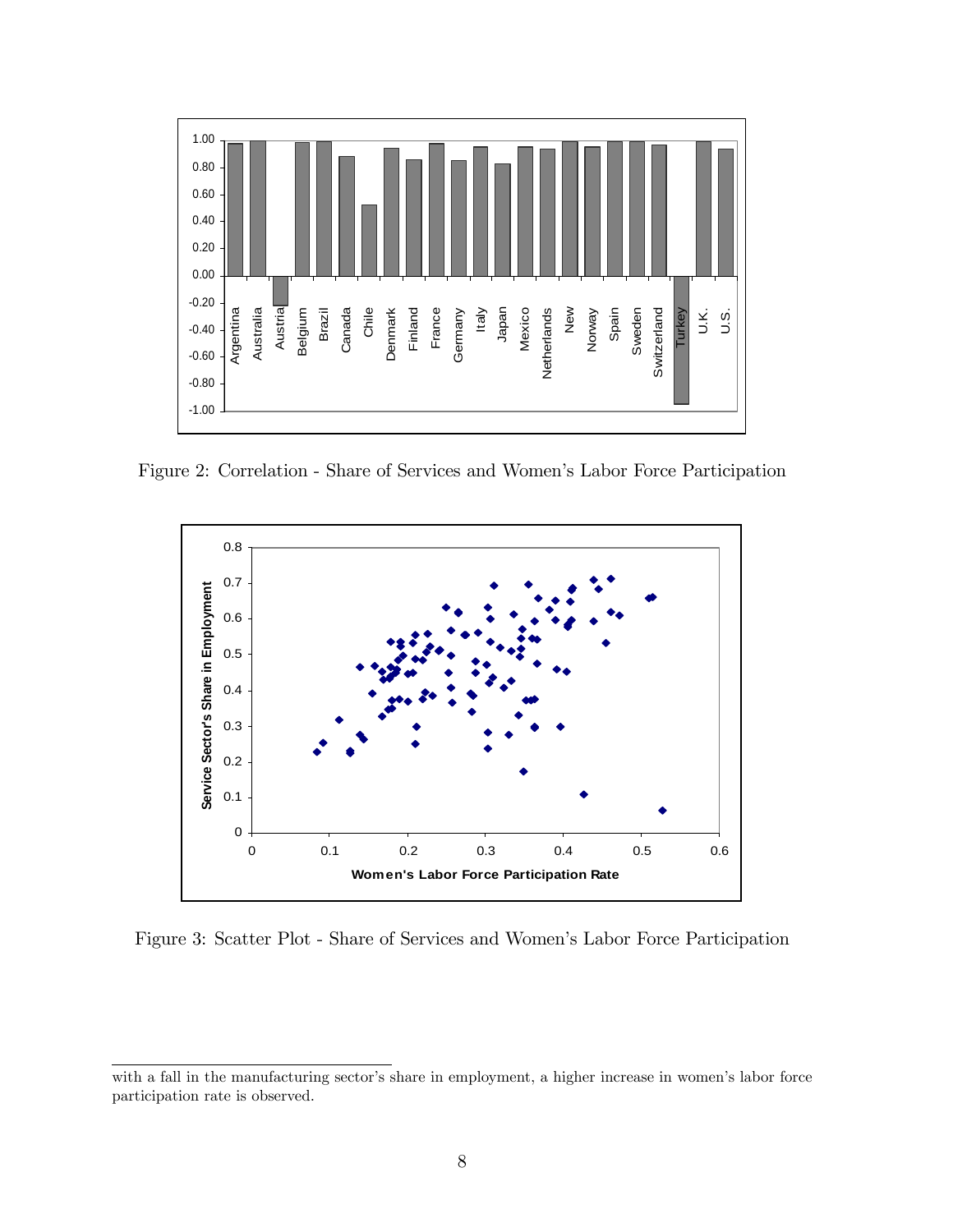The international evidence strengthens the motivation of the paper to investigate if the growth of the service sector may lead to a growth in women's labor force participation that is quantitatively consistent with the data.

# 3 A Model of Sectoral Change

The model used here is one of sectoral reallocation of economic activity, or "structural change" as it is also called. It has four sectors of activity; agriculture, manufacturing, market services and non-market (home) services. The model is closely related to that studied by Rogerson (2005). As mentioned in the introduction, Rogerson's model is transformed into one with gender specific time allocation decisions. The model is static, so all structural changes will be solely due to the interaction of productivity increases with the type of preferences adopted in the model. The model is kept very simple to focus attention on the following question: "Can differences between market and non-market productivities account for the increasing labor force participation of women?"

#### 3.1 Preferences

There is a representative household, which is made up of a male and a female. The household lives for an infinite number of periods, and derives utility from aggregate consumption and leisure. The preferences are given by:

$$
\sum_{t=0}^{\infty} \beta^t \{ U(C_t, L_t) + G(A_t) \}
$$
 (1)

where  $C_t$  is the household consumption of a composite good (industrial goods and services) in period t,  $L_t$  is an aggregator for household leisure in period t, and  $A_t$  is the consumption of agricultural goods in period  $t$ . The utility function  $U$  is given by:

$$
U(C_t, L_t) = \alpha_C \log(C_t) + (1 - \alpha_C) \log(L_t)
$$
\n<sup>(2)</sup>

where  $\alpha_C$  is the weight of the consumption good in the utility function.

The aggregator for leisure  $L_t$ , and the composite good  $C_t$ , are assumed to take the following forms:

$$
L_t = L(L_{mt}, L_{ft}) = L_{mt}^{\alpha_L} L_{ft}^{(1-\alpha_L)}
$$
  
\n
$$
C_t = C(M_t, S_t) = [\alpha_M M_t^{\varepsilon} + (1 - \alpha_M) S_t^{\varepsilon}]^{1/\varepsilon}
$$
\n(3)

where  $L_{mt}$  is leisure of the male and  $L_{ft}$  is leisure of the female. Here,  $\alpha_L$  is the share of the male's leisure in total household leisure,  $M_t$  and  $S_t$  are household consumption of manufacturing (industrial) goods and services respectively,  $\alpha_M$  is the share of manufacturing goods in the composite consumption good, and  $\frac{1}{1-\varepsilon}$  is the elasticity of substitution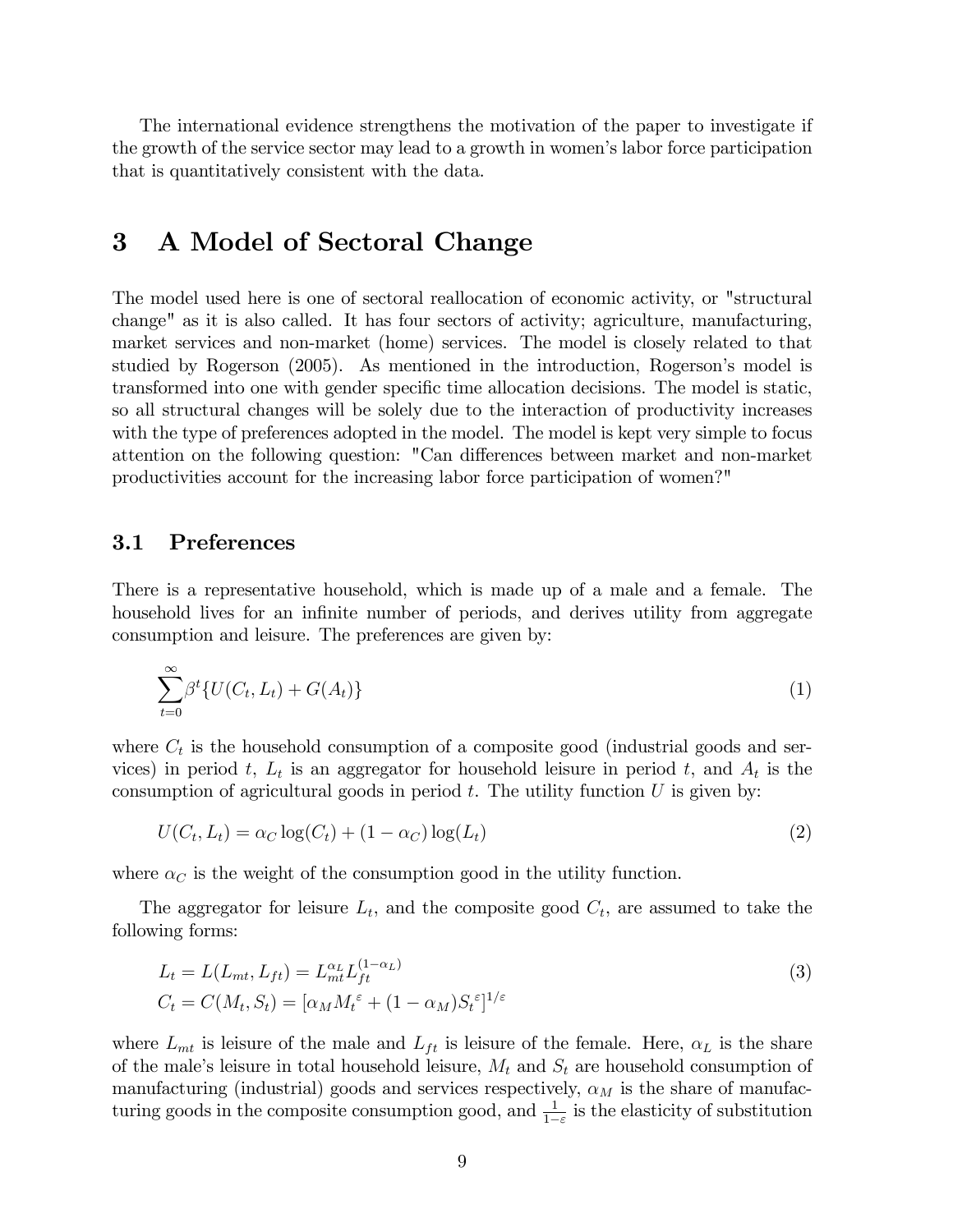between manufacturing goods and services. As long as this elasticity of substitution is not unity, uneven technological progress will generate structural changes.<sup>21</sup>

It is assumed that the service good can be produced both in the market and at home. The aggregate consumption of services  $S_t$  is given by the following CES aggregator:

$$
S_t = [\alpha_S (S_{mt})^{\eta} + (1 - \alpha_S)(S_{nt})^{\eta}]^{1/\eta}
$$
\n(4)

where  $S_{mt}$  is household consumption of services produced in the market at time t,  $S_{nt}$  is household consumption of services produced at home in period t, and  $\frac{1}{1-\eta}$  is the elasticity of substitution between these two types of service goods. Again, this specification will lead to a reallocation of labor in the presence of different productivity growth rates.

The following specification is used for  $G(A_t)$ , the utility derived from the consumption of agricultural products:

$$
G(A_t) = \min\{A_t, \bar{A}\} \qquad \text{if} \qquad A_t \geq \bar{A} G(A_t) = -\infty \qquad \text{if} \qquad A_t < \bar{A}
$$
\n
$$
(5)
$$

This simple form implies that the representative household consumes  $\overline{A}$  units of the agricultural good at all times. Improvements in agricultural productivity will lead to a decline in employment in this sector. Kongsamut et al. (2001) mention that facts documented in studies of consumption patterns are in parallel with Öndings that the growth in per capita income tends to be accompanied by a rise in services and a decline in the agricultural sector.<sup>22</sup> Note that in our specification, not only the share of agriculture is decreasing, but agricultural production is constant over time. This assumption is not at odds with the data. Agricultural output per person is not constant from 1950 to 1990, but there is no upward or downward trend, and fluctuations from the mean are not high.

#### 3.2 Time allocation constraints

In this economy, men and women are each endowed with one unit of time. For simplicity it is assumed that only men can work in agriculture and manufacturing, and only women can work in non-market services. Both men and women can work in market services. These assumptions may seem very strong, but as we saw in the data analysis section, the fraction of women in agriculture and industry is very low, and more importantly it is not changing over time. Also, the main focus of this paper is the increasing labor force participation of women, and women seem to be moving into the service sector. As mentioned in the introduction, five out of six working women are employed in the service sector. Considering these factors, the assumptions in the model seem reasonable.

The time allocation constraint for the representative male is given by:

$$
1 = H_{mAt} + H_{mMt} + H_{mSmt} + L_{mt}
$$
\n
$$
\tag{6}
$$

<sup>&</sup>lt;sup>21</sup>The class of models with homothetic preferences has been used by Baumol (1967), and Ngai and Pissarides (2004) to generate structural transformations.

 $22$ For facts on consumptions patterns see Houthakker and Taylor (1970), and also Bils and Klenow (1998).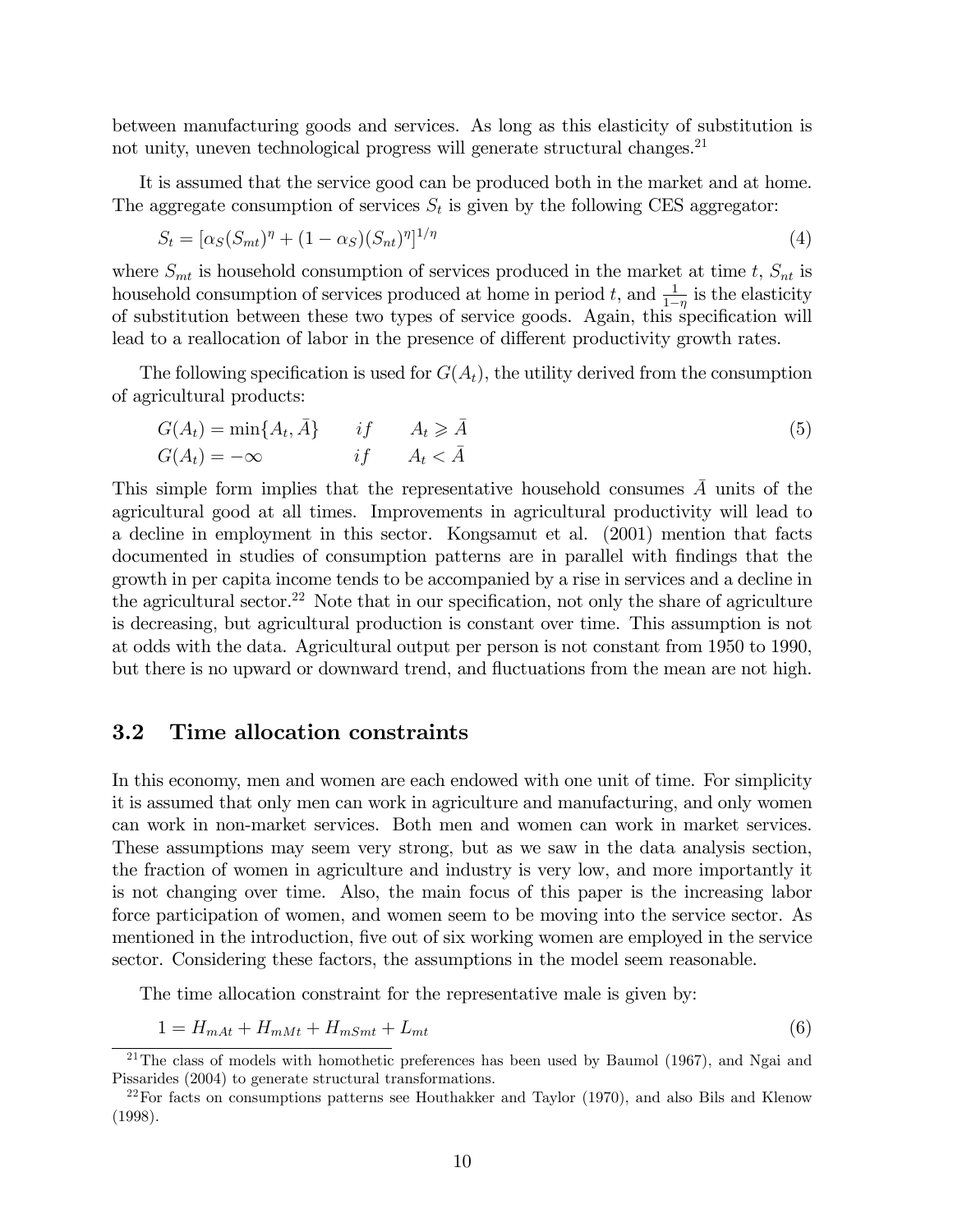where  $H_{mAt}$  is the time allocated by the male to production in the agricultural sector,  $H_{mMt}$  is the time allocated by the male to production in manufacturing,  $H_{mSmt}$  is the time allocated by the male to production in market services, and  $L_{mt}$  is the male's leisure. The time allocation constraint for the representative female is given by:

$$
1 = H_{fSmt} + H_{Snt} + L_{ft} \tag{7}
$$

where  $H_{fSmt}$  is the time allocated by the female to production in market services,  $H_{fSmt}$ is the time allocated by the female to production in non-market (home) services, and  $L_{ft}$ is the female's leisure.

#### 3.3 Production technology

For simplicity it is assumed that the production technologies in all sectors are linear in labor, and labor is the only input. The production technologies for agriculture, manufacturing, market services, and non-market (home) services are respectively:

| $A_t = \theta_{At} H_{At}$                                 | where $H_{At} = H_{mAt}$                                              | (8) |
|------------------------------------------------------------|-----------------------------------------------------------------------|-----|
| $M_t = \theta_{Mt} H_{Mt}$                                 | where $H_{Mt} = H_{mMt}$                                              |     |
|                                                            | $S_{mt} = \theta_{Smt} H_{Smt}$ where $H_{Smt} = H_{mSmt} + H_{fSmt}$ |     |
| $S_{nt} = \theta_{Snt} H_{Snt}$ where $H_{Snt} = H_{fSnt}$ |                                                                       |     |

For  $j = A, M, Sm$ , and  $Sn$ , the  $\theta_{it}$ 's in the production functions are sector specific productivities that change over time. Productivities in the model are exogenous and will be taken from the data. A more detailed discussion of this will be provided in the calibration section. Notice that in this model productivity in a sector is equivalent to labor productivity, and that we can interpret it as the private return to working in a particular activity.

#### 3.4 Firm's Problem

The representative firms in agriculture, industry and services respectively solve the following problems:

$$
\max(P_{At}\theta_{At}H_{At} - w_{At}H_{At})
$$
  
\n
$$
\max(P_{Mt}\theta_{Mt}H_{Mt} - w_{Mt}H_{Mt})
$$
  
\n
$$
\max(P_{Smt}\theta_{Smt}H_{Smt} - w_{Smt}H_{Smt})
$$
\n(9)

 $P_{At}$ ,  $P_{Mt}$ , and  $P_{Smt}$  are the prices of the agricultural good, the industrial good and (market) services respectively.  $w_{At}$ ,  $w_{Mt}$ , and  $w_{Smt}$  are the wages in these sectors. Notice that since labor is freely mobile in this economy, in equilibrium wages in all sectors will be equal;  $w_{At} = w_{Mt} = w_{Smt} = w_t$ .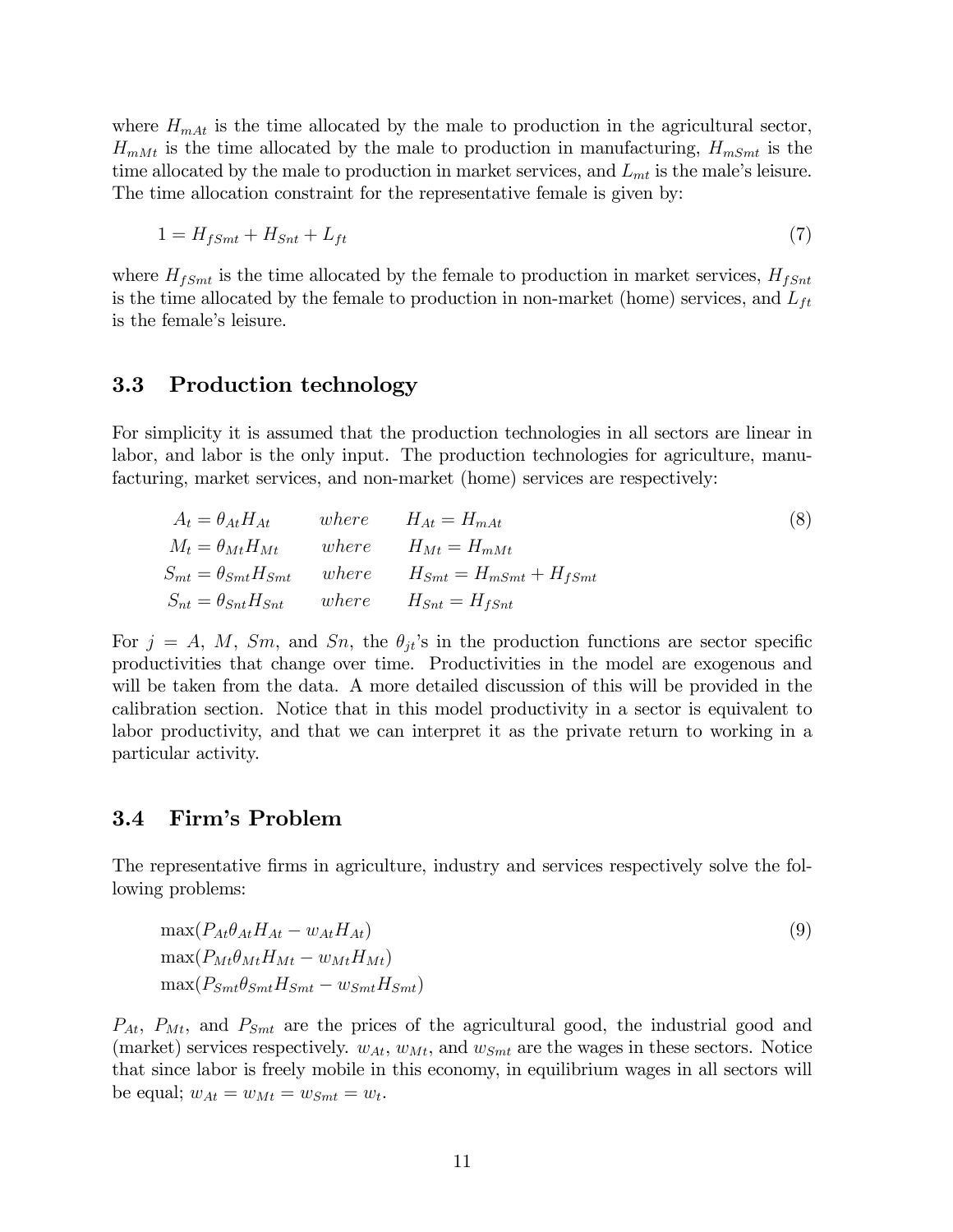#### 3.5 Household's Problem

Since the model is static in nature, in each period  $t$  the representative household will maximize the following objective function:

$$
\alpha_C \log([\alpha_M M_t^{\varepsilon} + (1 - \alpha_M)([\alpha_S (S_{mt})^{\eta} + (1 - \alpha_S)(S_{nt})^{\eta}]^{1/\eta})^{\varepsilon}]^{1/\varepsilon})
$$
\n
$$
+ (1 - \alpha_C) \log([1 - H_{mAt} + H_{mMt} + H_{mSmt}]^{\alpha_L} [1 - H_{fSmt} + H_{Smt}]^{(1 - \alpha_L)}) + \bar{A}
$$
\n(10)

subject to the budget constraint and the home production technology:

$$
P_{At}\overline{A} + P_{Mt}M_t + P_{Smt}S_{mt} \le w_t(H_{mAt} + H_{mMt} + H_{mSmt} + H_{fSmt})
$$
\n
$$
S_{nt} \le \theta_{Snt}H_{fSnt}
$$
\n
$$
(11)
$$

#### 3.6 Equilibrium

A competitive equilibrium in this economy in period  $t$  is a collection of allocations and prices  $(M, S_m, S_n, H_A, H_M, H_{mSm}, H_{fSm}, H_{fSm}, P_A, P_M, P_{Sm}, w)$  such that, given values of the state variables  $(\theta_A, \theta_M, \theta_{Sm}, \theta_{Sm})$  and given prices

- (i) the allocations maximize firms' profit (maximize  $Eq.9$ )
- $(ii)$  the allocations solve the representative household's maximization problem

(maximize Eq.10 subject to Eq.11)

 $(iii)$  all markets clear

Since all markets are competitive, Welfare Theorem 1 applies in this economy. So, a social planner's problem will give us the same allocations as the above problem. Prices can then be obtained from the productivities. Computational details on the social plannerís problem are provided in Appendix B.

## 4 Calibration

The model economy is calibrated to the 1950 U.S. economy. In particular, the model is parameterized so that it matches time allocations to the different sectors in 1950, and the manufacturing sector in 1990. All sectoral productivities in the model are exogenous.

### 4.1 Productivities

Productivities for agriculture, industry, and market services are all taken from the data. These are labor productivity (output per worker) series that are constructed by aggregating the detailed sectoral labor productivities under each main category using output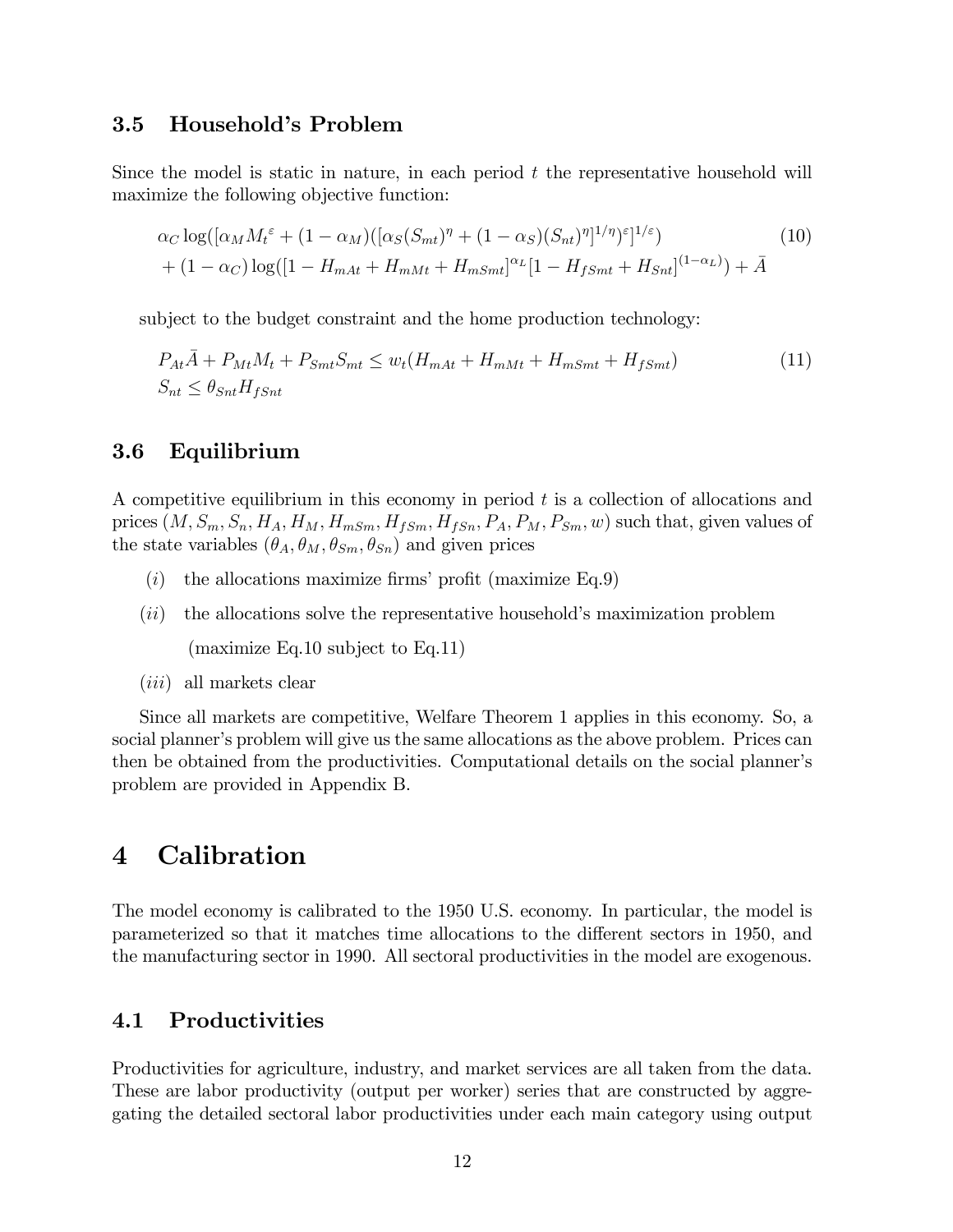as weights. The labor series used for these calculations are the employment data described in the data analysis section. For output, real GDP from the NIPA tables is used. Productivity calculations are based on private industries only.

Measuring productivity in non-market services (home production), is a problem. The home production literature, where a single good can be produced in the market and at home, usually uses the same productivity growth rate for market and non-market technologies. Parente, Rogerson, and Wright (2000) use a 2% growth rate for the market and the home production sectors. McGrattan, Rogerson and Wright (1995) use a common gross trend growth rate of  $1.0063\%$ , but different technology shocks. Market in their analysis includes nondurable goods and services. Rogerson (2005), on the other hand, pins down productivities by matching the observed change in sectoral time allocations for the U.S. from 1956 to 2000. The implied annual production technology growth rates are 0.4% for the home, and 1.7% for market services.

In this paper, I identify activities in the market that are similar to those at home, and assume that the measured productivity of these activities reflects the productivity in home services. In particular, I take labor productivity of the category called "Services" from the data and use it as the productivity series for non-market services. It is a subcategory of the aggregate service sector, and seems to be the closest category to home services that can be found in the data.<sup>23</sup> Although a closer substitute can be found if one goes to more detailed classifications, it is not possible to calculate productivities, since employment data is not available in such detail. The productivity series used in this paper imply annual growth rates of 0.6% and 1.2%, for non-market and market services respectively. As in Rogerson's (2005) model, it is the relatively lower productivity growth in non-market services compared to market services that leads to the shift from home to market services.<sup>24</sup>

Productivity levels for the initial period, namely 1950, are normalized to one, i.e.,  $\theta_{A1} = \theta_{M1} = \theta_{Sm1} = \theta_{Sm1} = 1$ . A comparison of all productivities is provided in Figure 4. Productivity growth in aggregate services is lower than in agriculture and manufacturing. The lowest growth rate is in the subcategory "services" that we use as a measure for nonmarket (home) services.

#### 4.2 Parameters

The key parameter in the model is  $\eta$ , where  $1/(1 - \eta)$  is the elasticity of substitution between market and non-market services. The value of  $\eta$  is set to 0.75. Numbers for the elasticity of substitution between market and non-market goods reported in the literature

<sup>&</sup>lt;sup>23</sup>This category includes the following classifications: Hotels and other lodging places, Personal services, Business services, Auto repair, services, and parking, Miscellaneous repair services, Motion pictures, Amusement and recreation services, Health services, Legal services, Educational services, Social services, Membership organizations, Miscellaneous professional services, Private households

 $^{24}$ If one would consider gains to specialization or economies of scale in the market, productivity at home could be even smaller. Hence, the productivity series that is used could be interpreted as an upper bound for the non-market technology.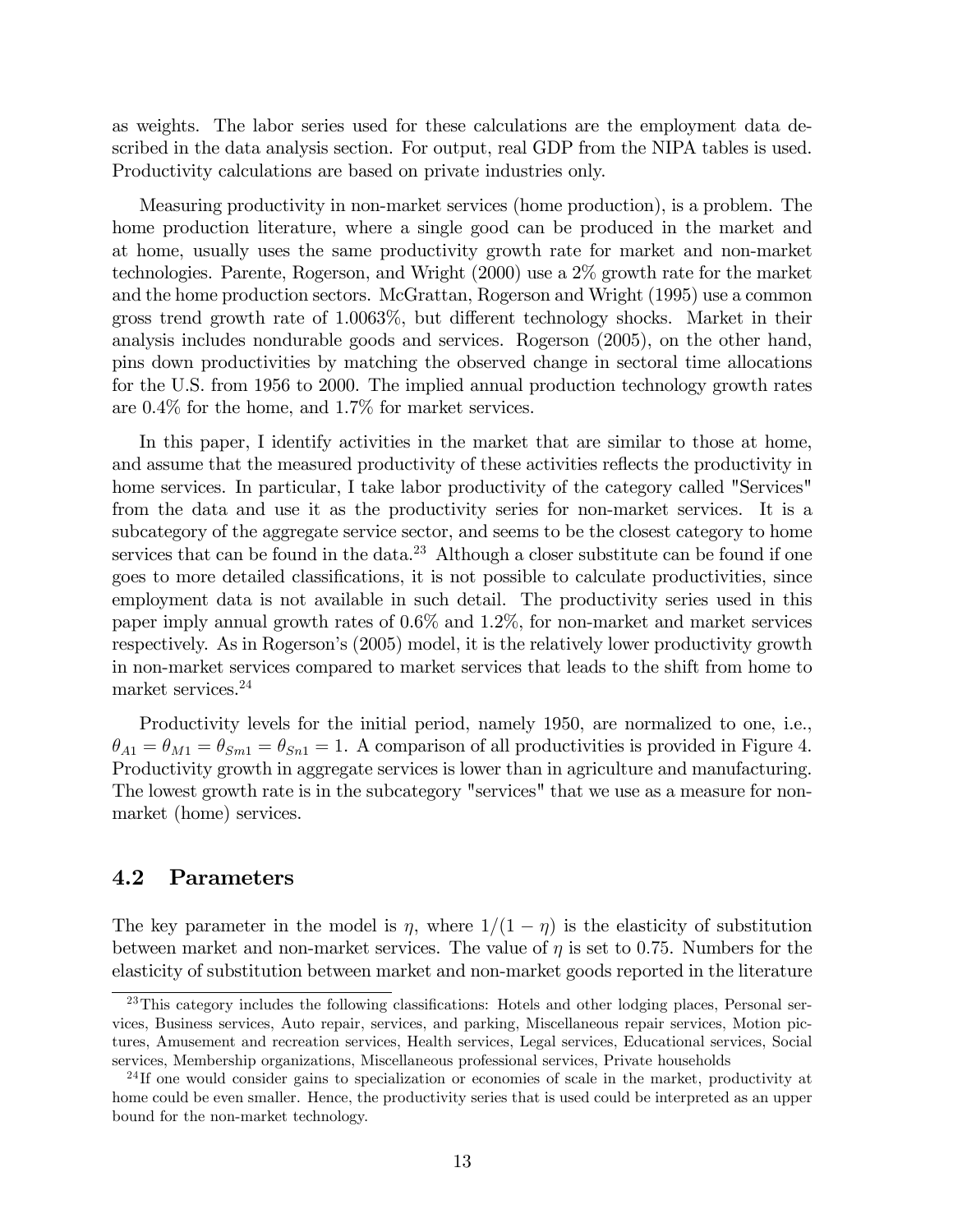

Figure 4: Sector Specific Labor Productivities

are smaller. McGrattan et al. (1995) estimate a value of 0:429 for this parameter. However in the model studied here, the elasticity of substitution is between market and non-market services. Hence, industrial goods which have relatively less non-market produced substitutes are not included. This specification is consistent with a higher elasticity of substitution. With the same motivation, Olivetti (2001) calibrates a value of 0:75 for this parameter, where the elasticity of substitution is between maternal time and market goods and services such as day care. It is the substitutability of market and home services, which will allow for the reallocation of labor in the presence of different productivity growth rates. Due to the importance of this parameter, a sensitivity analysis will be provided below.<sup>25</sup>

Another important parameter is  $\varepsilon$ , where  $1/(1 - \varepsilon)$  is the elasticity of substitution between manufactured goods and services.  $\varepsilon$  is chosen so that the model matches the time allocation in the industry sector in 1990. The implied value is  $\varepsilon = -0.75$ . Rogerson  $(2005)$  uses a value of  $-1.5$ . Ngai and Pissarides (2004) use a value of  $-2.33$  and also evaluate  $-9$ . Notice that this parameter will be the driving force of the reallocation of labor from industry to services, and only a negative value for  $\varepsilon$  will result in a reallocation from the sector with higher productivity growth to one with lower productivity growth. A sensitivity analysis will be provided for the values  $-0.2$  and  $-1.5$ .

Given  $\eta$ , and  $\varepsilon$ , the share parameters  $\alpha_C$ ,  $\alpha_M$ ,  $\alpha_L$ ,  $\alpha_S$ , and agricultural output A,

<sup>&</sup>lt;sup>25</sup>Notice that I am holding the elasticity of substitution between service goods and home goods constant. It might have actually increased, since more and more substitutable services became available over time.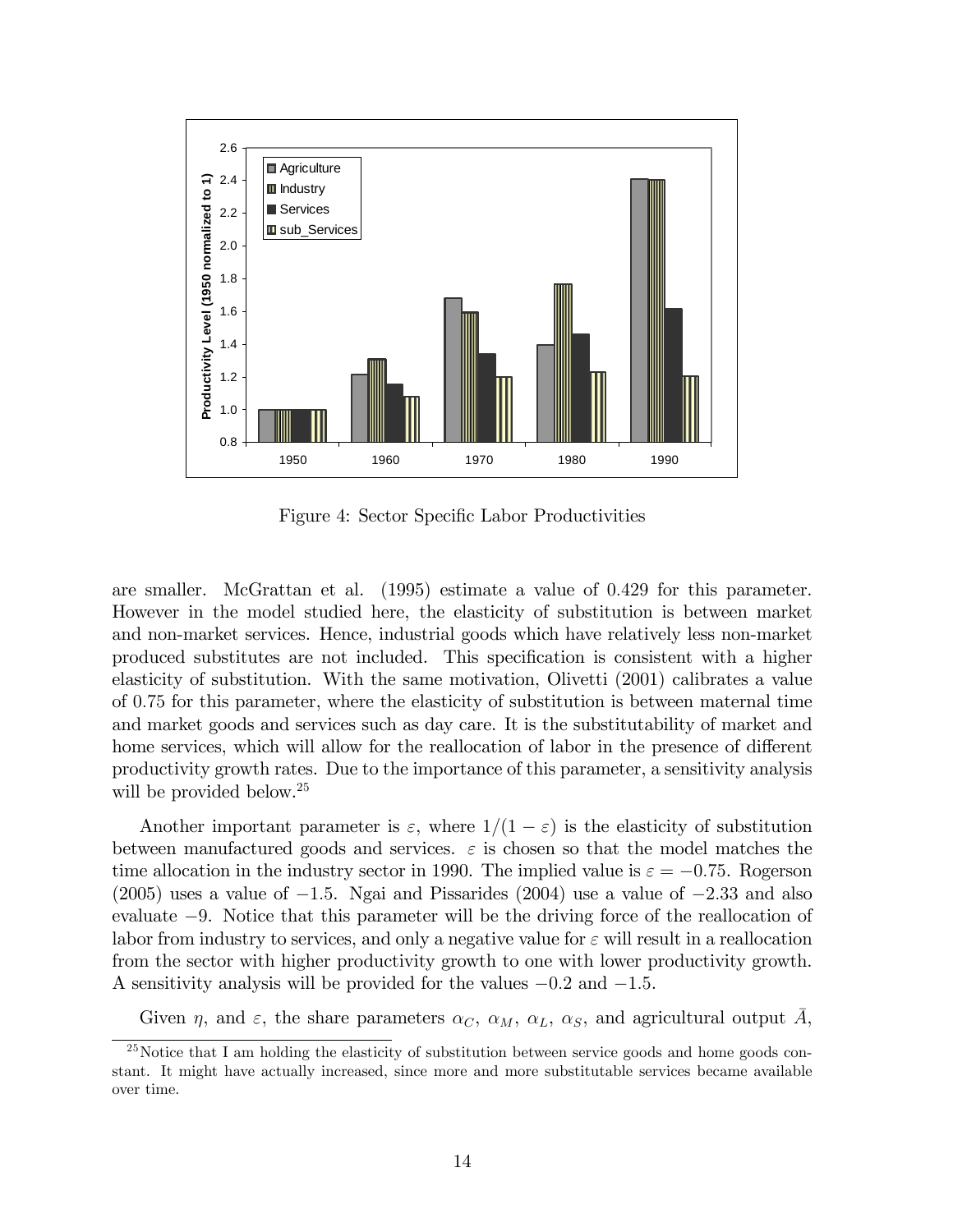are calibrated to match the initial labor allocation of total population in agriculture and industry, initial labor allocation of men and women in market services, and a 25% time allocation to home production by the household. The fraction of time devoted to work at home is based on time use surveys provided by Juster and Stafford  $(1991).^{26}$ 

In our model only the woman works at home, so we target  $H_{fSn1} = 0.5$  to get the 0.25 average allocation of time to non-market work for the household. Similarly, since only the man works in agriculture and industry, we target  $H_{mA1} = 0.0289$  and  $H_{mM1} = 0.2418$  to match the 0.0145 and 0.1209 averages found in the data for the whole population. Targets for the time allocation to market services are  $H_{mSm1} = 0.2250$  and  $H_{fSm1} = 0.1442$ , for male and female respectively, again to match the data. Finally,  $A = H_{A1} = 0.0289$  since  $\theta_{A1} = 1.$ 

The following table lists the calibrated parameters:

| Parameter     | Definition                                                                           | Value   |
|---------------|--------------------------------------------------------------------------------------|---------|
| $\alpha_C$    | share of consumption in the utility function                                         | 0.5636  |
| $\alpha_M$    | share of manufacturing in composite good                                             | 0.1517  |
| $\alpha_L$    | share of male's leisure in household leisure                                         | 0.5863  |
| $\alpha_S$    | share of market services in total services                                           | 0.4810  |
| $\eta$        | elasticity of substitution market & non-market services $\left(\frac{1}{1-n}\right)$ | 0.75    |
| $\varepsilon$ | elasticity of substitution manufactured goods & services $(\frac{1}{1-\epsilon})$    | $-0.75$ |
| Ā             | agricultural output                                                                  | 0.0289  |

Table 4: Summary of Calibrated Parameters

Section 6 provides a sensitivity analysis of the model to the key parameters. It also discusses alternative productivity series for the non-market production. Before that we turn to the quantitative results of our benchmark calibrated model.

### 5 Quantitative Results

 $\equiv$ 

This section presents the results for the calibrated model. It is assumed that the calibrated preference parameters do not change over time. In the presence of sector specific differences in productivity growth rates, the model will generate changes in time allocations to the different sectors and to home production. The question is, what fraction of the observed change in employment rate, and especially what fraction of the observed increase in women's employment rate, can be accounted for by this model?

Notice that the model was parameterized so that it matches time allocations to the different sectors in 1950, and the manufacturing sector in 1990. This means that the

 $^{26}$ They present that the Michigan Time Use survey indicates that a married couple, on average, devotes 25% of discretionary time to unpaid home production and 33% of discretionary time to work in the market place for pay. These numbers are based on averages of time use surveys for 1965 and 1981. No time use surveys are available for 1950.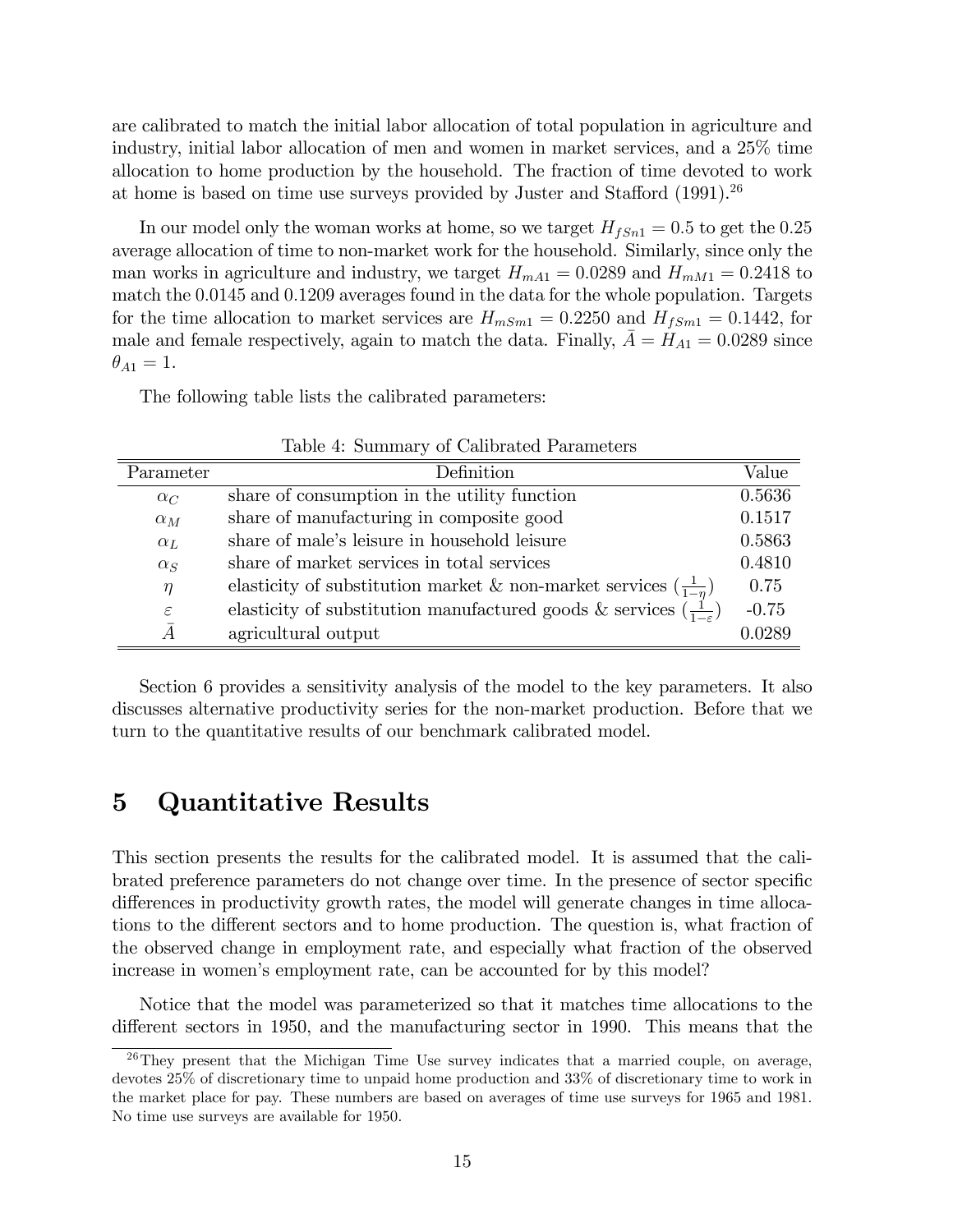

Figure 5: Sectoral Change in Total Employment

exact fit of the sectoral time allocations in the model to that in the data in 1950, as well as the perfect fit in the manufacturing sector in 1990 will be by construction. Although the presence of productivity growth in the agricultural sector will by construction lead to a fall in agricultural employment, the magnitude of the fall is not forced at all.

Figure 5 presents the sectoral (structural) change in total employment. In 1950, 18.45% of the population was working in the service sector, 12% in industry (manufacturing), and 1.45% in agriculture. Over the following 40 years, employment in market services increased to almost 33%, that in manufacturing and agriculture dropped to 10.1% and 0.7% respectively. The model does a good job in capturing the increase in the rate of total employment in market services. It captures 75% of the 14.55 percentage point increase. The model generates a slight drop in the rate of total agricultural employment, which is consistent with the data.

Changes in gender specific agricultural employment are provided in Figure 6. The model can account for all of the decrease in male's agricultural employment. Both, in the model and in the data, men's agricultural employment decreases from  $3\%$  to  $1\%$ . Notice that women in the model do not work in the agricultural sector. Since, in the data, the share of women in agricultural employment is almost constant from 1950 to 1990, most of the decrease in total agricultural employment is due to the changes in menís participation.

The change in service sector employment by gender is provided in Figure 7. The model is successful in replicating the increasing participation of women in market services from 1950 to 1990. In the data, womenís service sector employment rate increases from around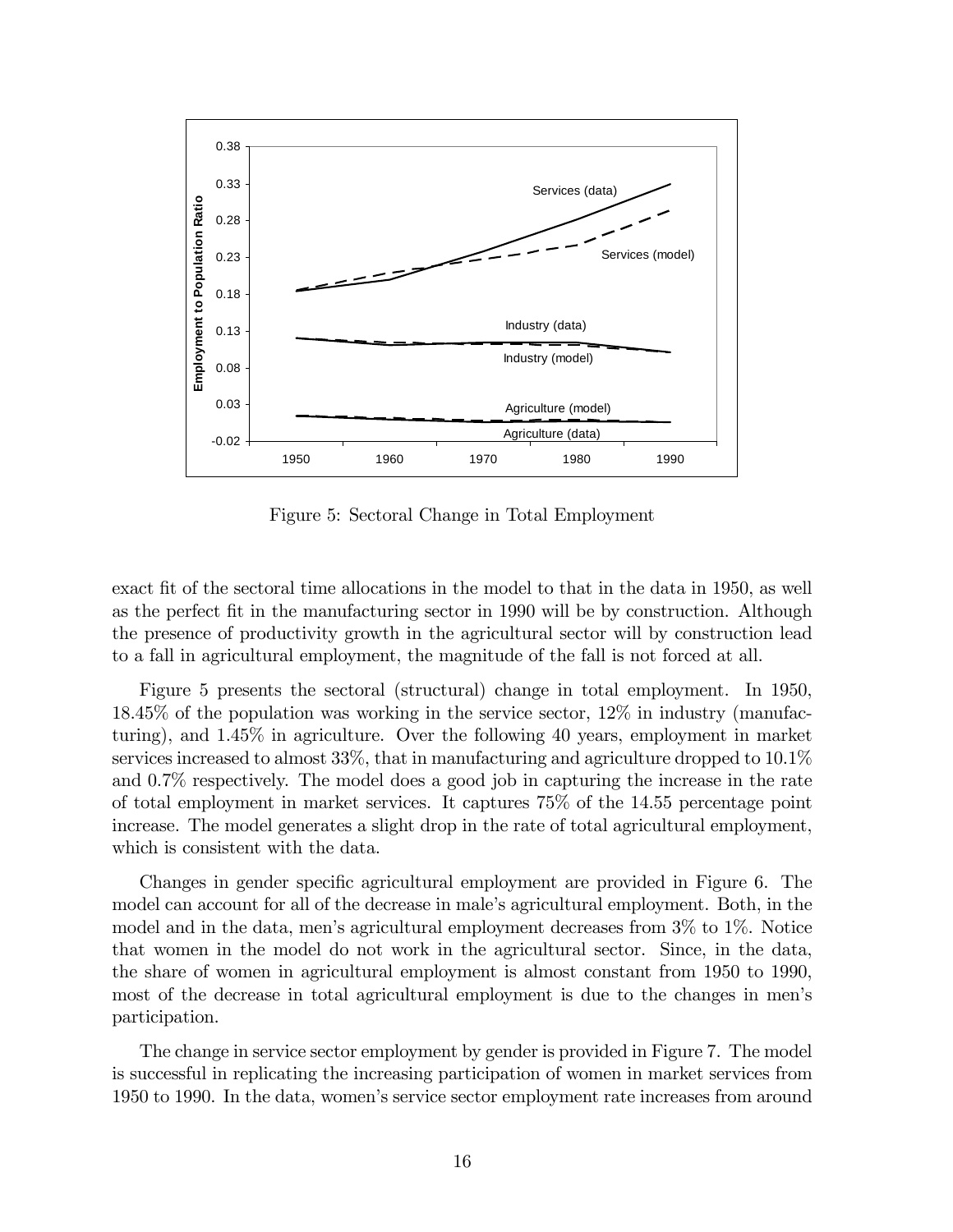

Figure 6: Gender Specific Change in Agricultural Employment



Figure 7: Gender Specific Change in Service Employment

15% to 34% during this period. The increase in the model is from 15% to 31%. So, the model can account for 86% of the 19 percentage point increase. The data shows that 22.5% of men were working in the service sector in 1950; 40 years later 32% of men were employed in this sector. The model can account for 53% of the almost 10 percentage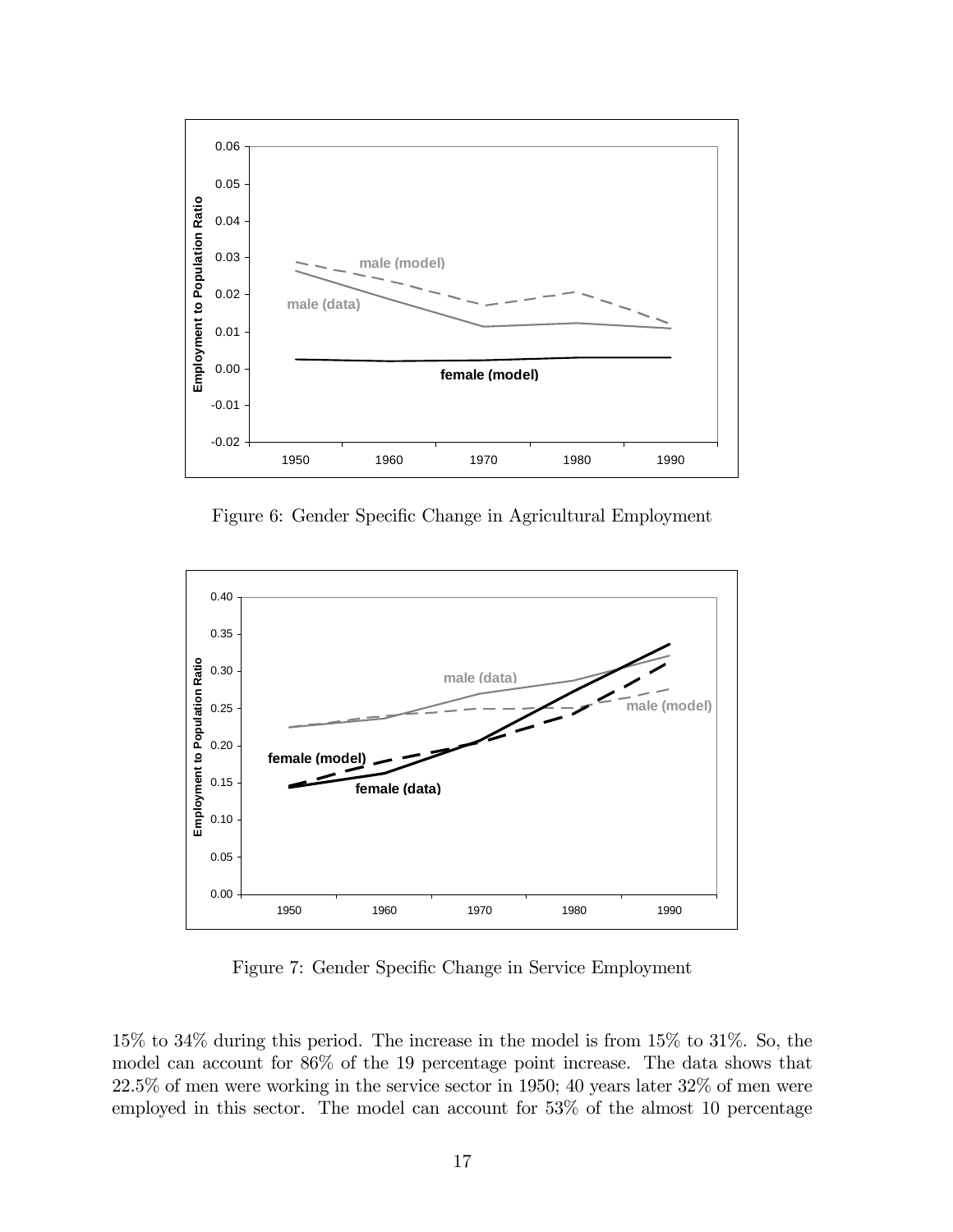

Figure 8: Gender Specific Change in Total Employment

point increase for men.

Figure 8 compares the results of the model with the data for gender specific total employment. Menís employment to population ratio in the model stays almost constant from 1950 to 1990. In the data, we observe a 5 percentage point increase. The reason for this is that the model underpredicts the increase in men's service sector employment. In the data, the employment rate of women is 19% in 1950, and increases by 20 percentage points over the next 40 years. In the model, it increases from 15% to 31%. Although this model restricts women's market activity to the service sector, it can account for most of their increasing labor force participation observed in the data. This is due to the fact that most women work in the service sector anyway.

Figure 9 is an evaluation of the cumulative performance of the model. Since the main focus of this paper is womenís increasing market participation, it compares growth rates of the rate of female employment in the data with that in the model for the periods 1950- 1960, 1950-1970, 1950-1980, and 1950-1990. The data shows a 9.21% increase in womenís employment rate over the 10 years after 1950. The model overestimates the growth rate for this period by 13.6 percentage points. It performs much better for the other periods. The model overpredicts the growth rate from 1950 to 1970 by 4.5 percentage points, underpredicts the growth rate over the thirty years after 1950 by 6 percentage points, and again overpredicts the growth rate for the entire period (1950-1990) by 11 percentage points.

Deviations from the data are higher if the performance of the model is evaluated by decade. The model overpredicts the increase in women's employment rate in the first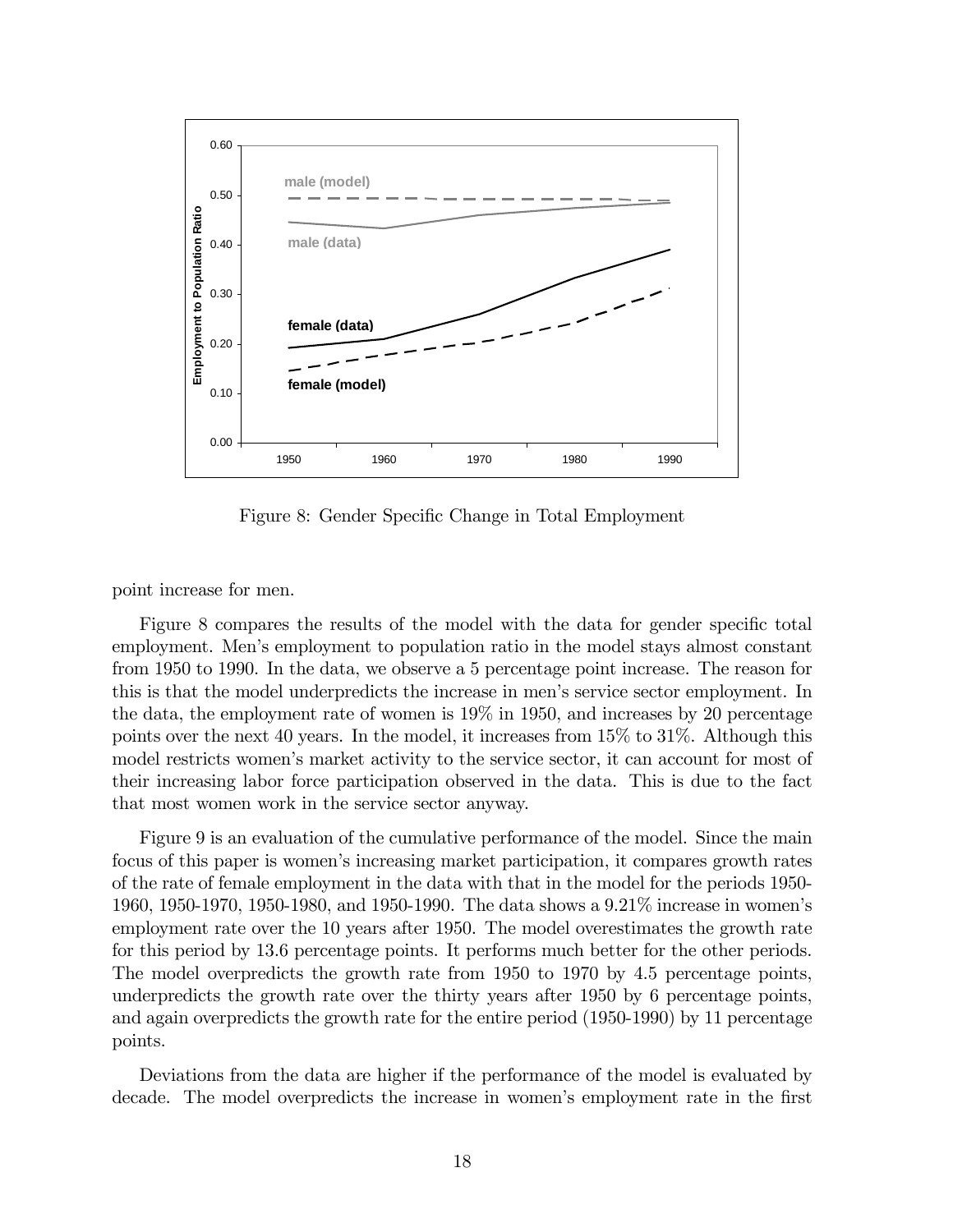

Figure 9: Cumulative Performance of the Model

and last decades of the period analyzed in this paper. It underpredicts the growth from 1960 to 1980. These deviations might be partly explained by changes in fertility. Figure A1 in Appendix A compares the performance of the model by decade and changes in the fertility rate.<sup>27</sup> These preliminary results look promising. The model is underpredicting the increased participation of women in the market during periods of major decline in the fertility rate.

Although the model is less successful in capturing the growth rates of women's employment rate for the individual decades, its overall performance is quite good. It is particularly successful in replicating the increase in womenís total rate of employment and their increasing participation in the service sector over the 40 year period. The model also predicts a decrease in the time a household allocates to home production, which is also consistent with the data.

Given the high correlation between the service sector's share in employment and women's labor force participation rate in many countries which was discussed in section 2, the model constructed in this paper seems to have the potential of explaining developments in women's labor force participation in other countries as well.<sup>28</sup> This is left for

<sup>&</sup>lt;sup>27</sup>Fertility rate here is the crude birth rate, namely the birth rate per 1000 per year.

<sup>28</sup>One way to improve the model would be to relax the assumption that women do not work in agriculture. If agricultural goods could be produced at home (in their own garden) and in the market, and if the production of these goods in the market would become relatively more efficient in the market, women would first move into the agricultural sector. Later, with the productivity in the agricultural sector increasing and agricultural consumption staying constant, a decline in this sector would follow. If at the same time the service sector increases, instead of moving back to their homes, women would move into the service sector. Hence, no increase in their market employment would be observed.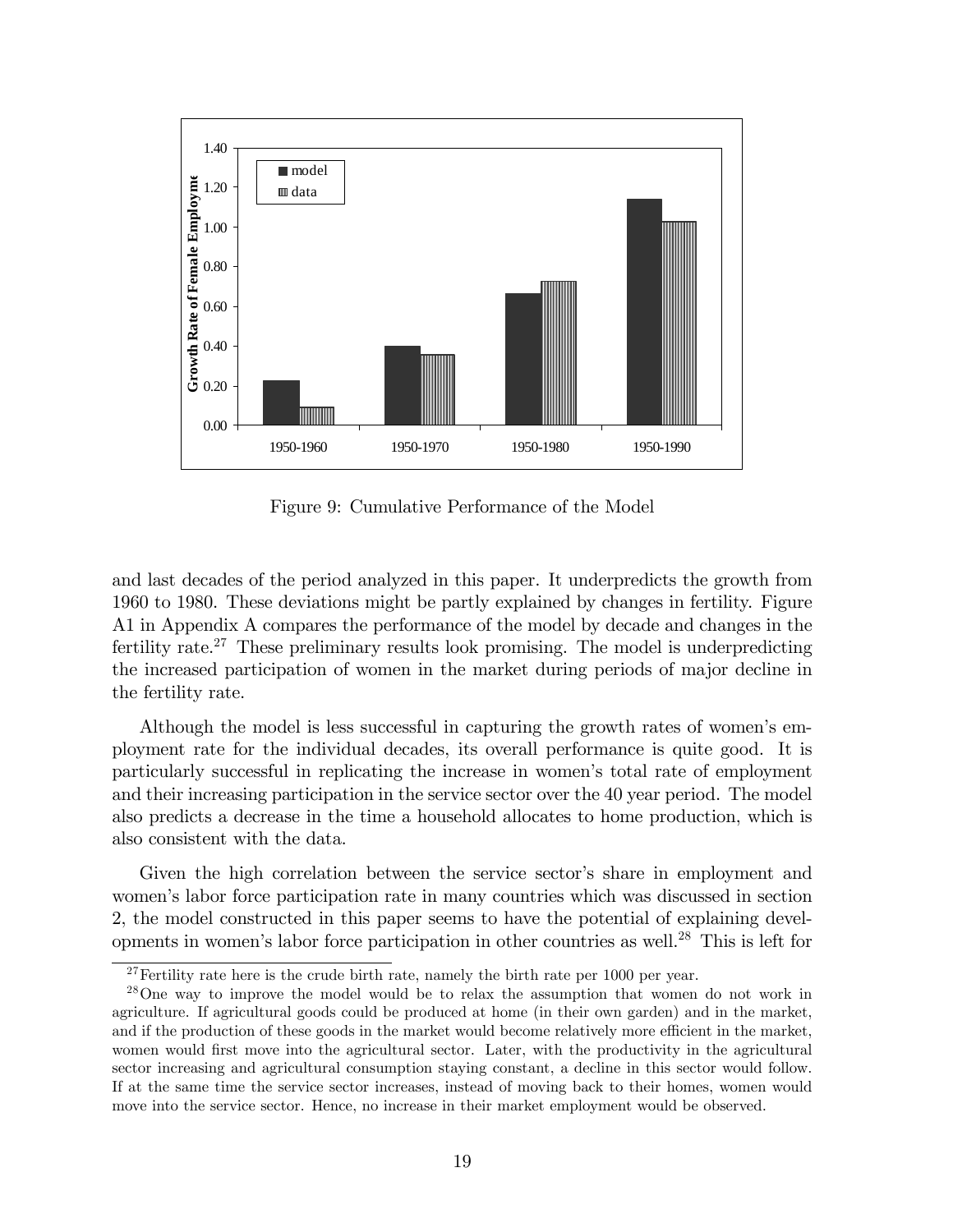future work.

### 6 Sensitivity Analysis

As mentioned in the calibration section,  $\eta$ , the parameter for elasticity of substitution between market and non-market services, is a key parameter in our model. In this paper, I pick a value of 0.75, which corresponds to an elasticity of substitution of 4. The performance of the model in terms of mimicking the increase in women's rate of employment in market services drops, once  $\eta$  is decreased. If a value of 0.5 is used for this parameter, the model can capture only 18% of the 19 percentage point increase in women's service sector employment rate. With a value of 0.6 for  $\eta$ , slightly more but still only 35% of the increase can be captured. Using a value of 0.65 and 0.7, the model can respectively account for 48% and 64% of the 19 percentage point increase in womenís service sector employment rate. The performance of the model increases as the elasticity of substitution between market and home services increases. So, womenís time allocation decision is highly sensitive to this parameter.

A reduction in the value of  $\varepsilon$ , the parameter for elasticity of substitution between manufactured goods and services, reduces the rate of decline in industry employment. This leads to an increase in womenís employment rate in market services, since men are entering this sector at a lower rate now. An increase in this parameter leads to overestimation of the decrease in industry employment. Men can now move into the market service sector at a higher rate, and hence fewer women are needed in this sector. If the value of this parameter is decreased from -0.75 to -1.5, the model accounts for 82% of the 19 percentage point increase in womenís service sector employment rate instead of 86%. But it accounts for 69% of the 10 percentage point increase in menís service sector employment rate instead of 53%. If a value of -0.2 is used for this parameter, the model accounts for 89% of the increase in female employment rate in the service sector but only for 28% of the increase for men. Notice that women's time allocation decision is not very sensitive to this parameter, but men's is.

The next exercise conducted in this section is of an exploratory nature. I ask the following question: What level of home production productivity (productivity of nonmarket services) do we need, so that the model perfectly matches the observed increase in women's participation rate in market services? The necessary productivity series is computed. This new series is then compared to the benchmark used in this paper, namely the home production technology that was computed using actual data for the subcategory "services".

Figure 10 compares the values of these home production productivities in 1950, 1960, 1970, 1980, and 1990. The values in 1950 are normalized to 1. Since the model used in this paper is static, time allocation decisions in a certain year are based on the productivity level of that year only. The two series are surprisingly similar. A 2% higher level of productivity would be needed in 1960 for womenís service sector employment in the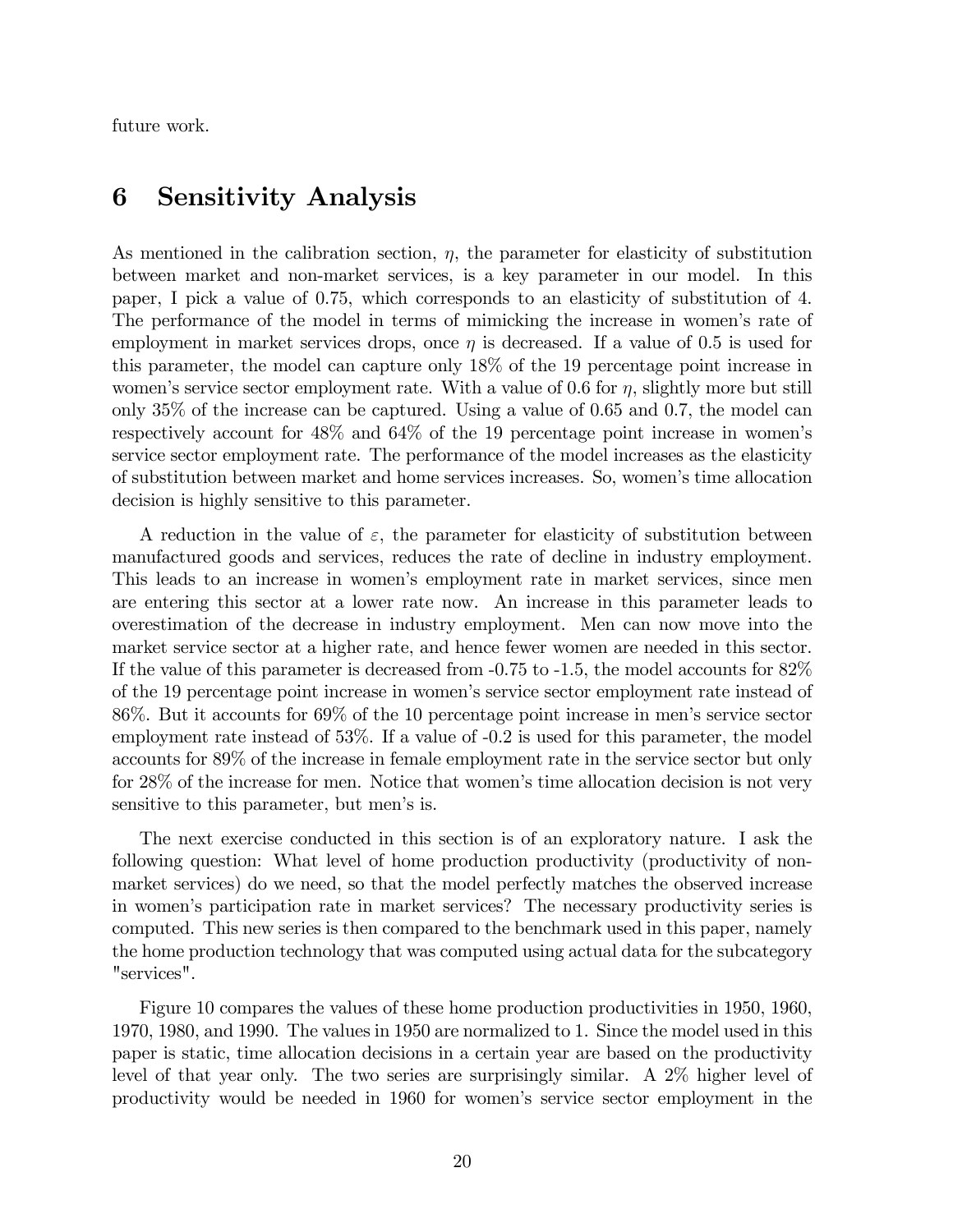

Figure 10: Comparison of Productivities for Home Production

model to perfectly fit that in the data. Lower productivity levels are required for the remaining decades. With a 1% lower level in 1970, and 5% lower levels in 1980 and 1990, the increasing service sector employment of women in the model would mimic that in the data.

A comparison of annual technology growth rates of home production from one decade to the other shows that, with a growth rate of  $1\%$  instead of  $0.8\%$  during the period from 1950 to 1960, and a growth rate of 0.8% instead of 1% during the period from 1960 to 1970, the model perfectly matches the increase in womenís service sector employment during these two decades. From 1970 to 1980, productivity for the home technology in this paper grows at an annual rate of 0.3%. To mimic the increase in the rate of women in services during the same period, an annual growth rate of -0.2% is needed. During the last decade (1980-1990), the productivity levels taken from the data correspond to an annual growth rate of  $-0.2\%$ . This is exactly the required rate for a perfect fit.

It is important to stress once again that the results presented in this paper are sensitive to the productivity data we are using. Figure 11 shows how the performance of the model in terms of capturing the growing participation rate of women in the service sector changes for different productivity series for the home technology. In particular, I evaluate how the model performs when annual productivity growth rates at home are 30% and 50% lower than in the aggregate service sector.<sup>29</sup> Remember that with the productivities of the subcategory "services", which we use as a benchmark, the model is capturing 86% of the 19 percentage point rise. With a 30% lower productivity growth rate at home

 $^{29}$ Note that if the same productivity series is used for market and non-market services, the model cannot capture the increase in women's service sector employment at all.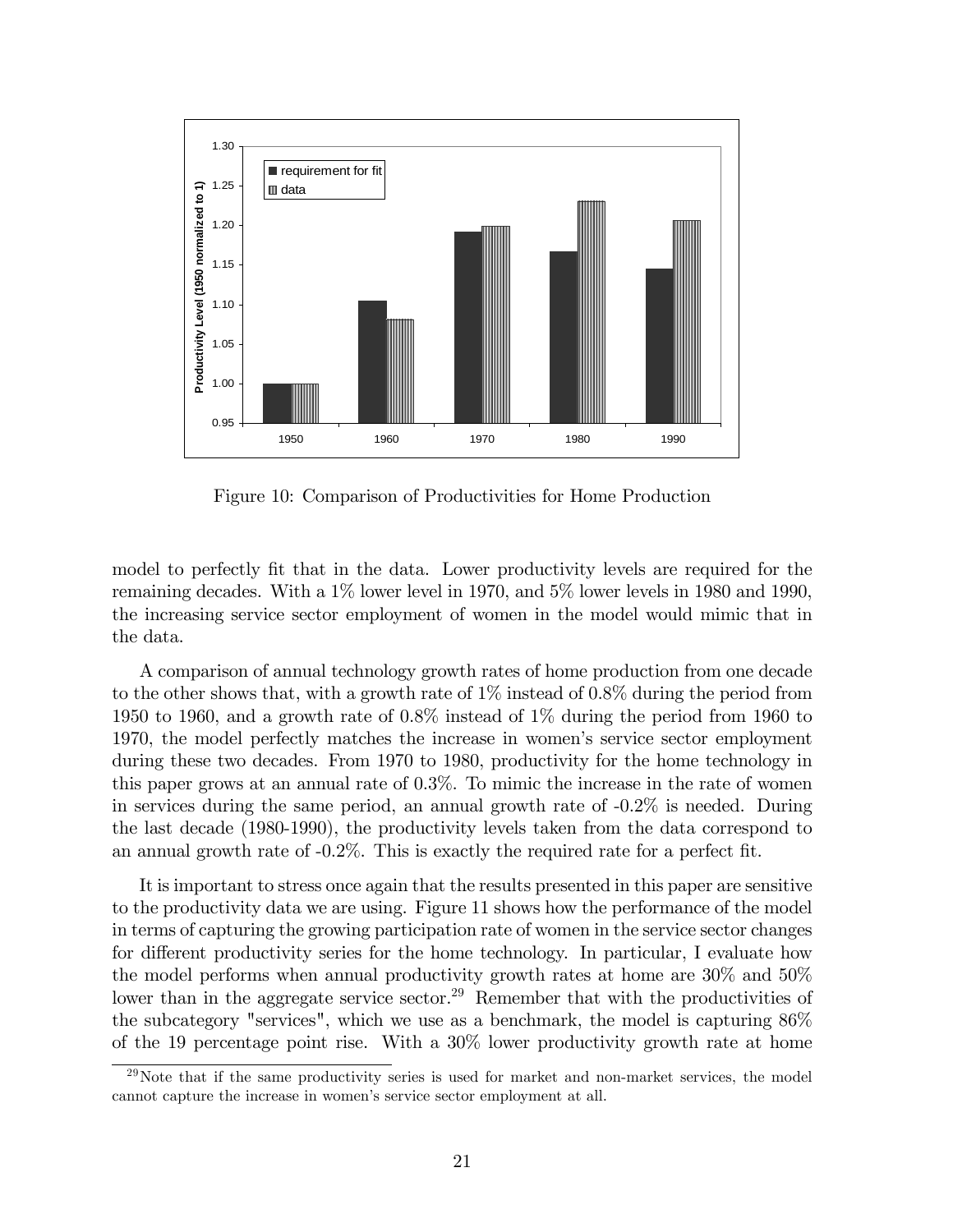

Figure 11: Performance of the Model with different Home Productivities

compared to the service sector, the model can account for only 36% of the 19 percentage point increase in the female employment rate in market services. It captures 69% of the increase if home production productivity increases half as fast as the productivity of market services.

# 7 Conclusion

This paper explores the extent to which increases in the productivity of service provision in the market sector relative to home production can account for the magnitude of the increase in women's labor force participation. The idea here is based on two main observations. First, both the share of service sector employment and the female employment rate in the U.S. experienced a takeoff in their growth rates after 1950. Second, sectoral as well as occupation specific data indicate that women mostly work in the service sector.

A structural transition model with 3 sectors and a home production technology is developed in order to quantitatively assess the contribution of relative changes in sectoral productivities to changes in gender specific time allocation decisions. This model demonstrates that given a higher rate of productivity growth in market services compared to non-market (home) services, and a high degree of substitutability between these two, it can account for a large fraction of the observed increase in the female employment rate over the period 1950-1990.

This simple model of structural change is helpful in understanding the forces that can affect time allocation decisions of households. The results presented in this paper are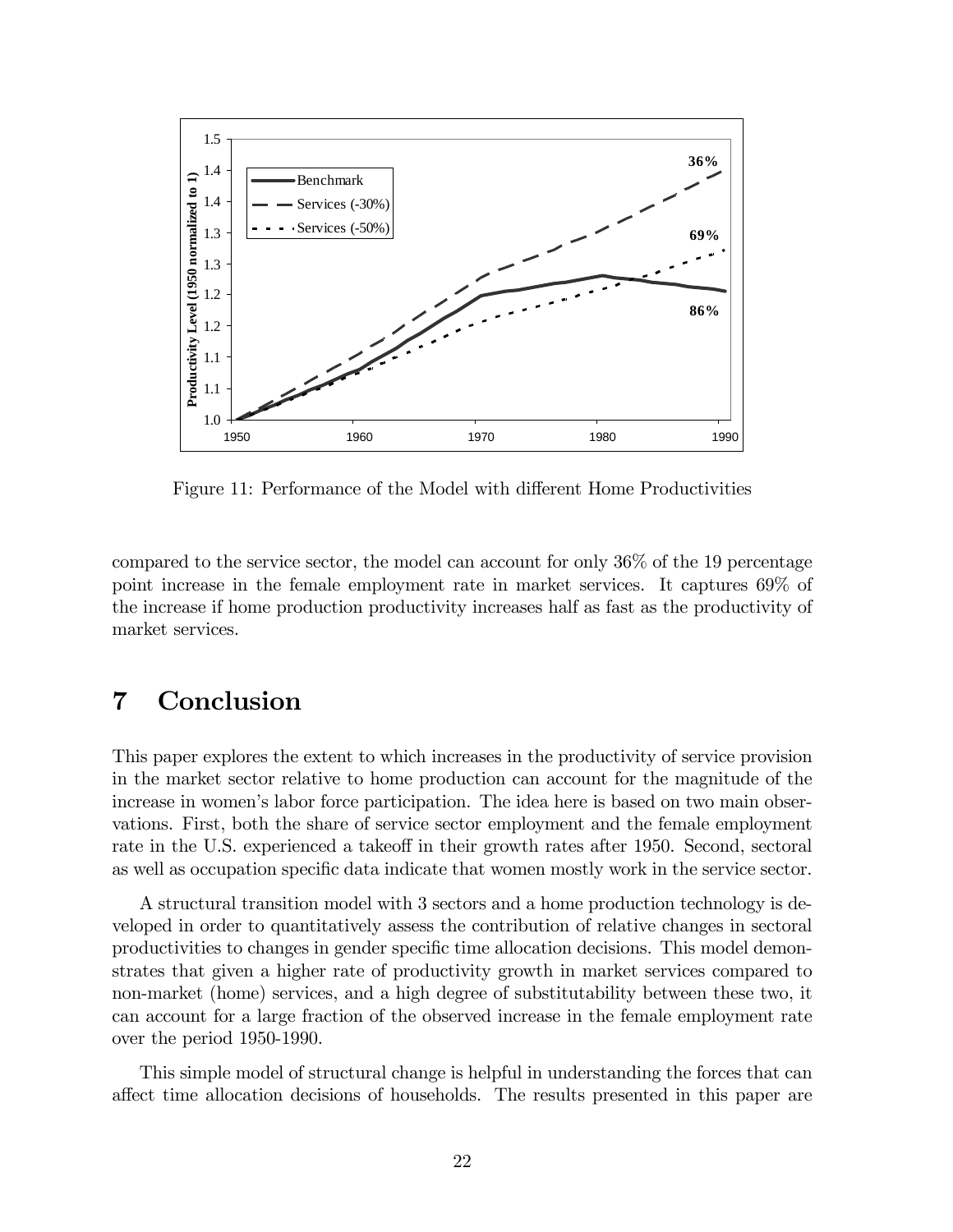mainly driven by two forces: the parameter for elasticity of substitution between market and non-market services, and the exogenous differences in labor productivities. If the productivity in market services grows faster than the productivity in home production, there will be a shift from non-market to market services, as long as the two services provided are substitutes.

Although the high substitutability between market services and home services in this paper is by assumption, I believe that there is enough evidence to support it. Data shows that individuals working in the market spend much less time working at home than unemployed individuals. Employed agents with higher wages substitute out of home and into market production. This suggests that there is a good deal of substitutability between market and home goods. This is especially true for market services and home goods, since the movement from home is mainly into the service sector. How high the elasticity of substitution really is, that of course is another question. No measure is available for home production productivity, hence it is hard to Önd evidence supporting the lower productivity at home compared to that in the market. Gains to specialization or economies of scale in market production could be reasons for the relatively higher productivity growth rates in the market.

This paper draws attention to two economically important research topics: estimating the substitution between market services and home services, and measuring home production productivity. Once we get a better idea about the elasticity of substitution between market and home services, and the production technology at home, we will better understand why women decided to move into market employment at such an increasing rate. This paper is a first attempt to link structural changes and changes in female labor force participation. It focuses on the U.S. but provides a framework that has the potential to address cross-country changes in womenís market employment. Applying this model to other countries, as well as looking at a longer time horizon is left for future work.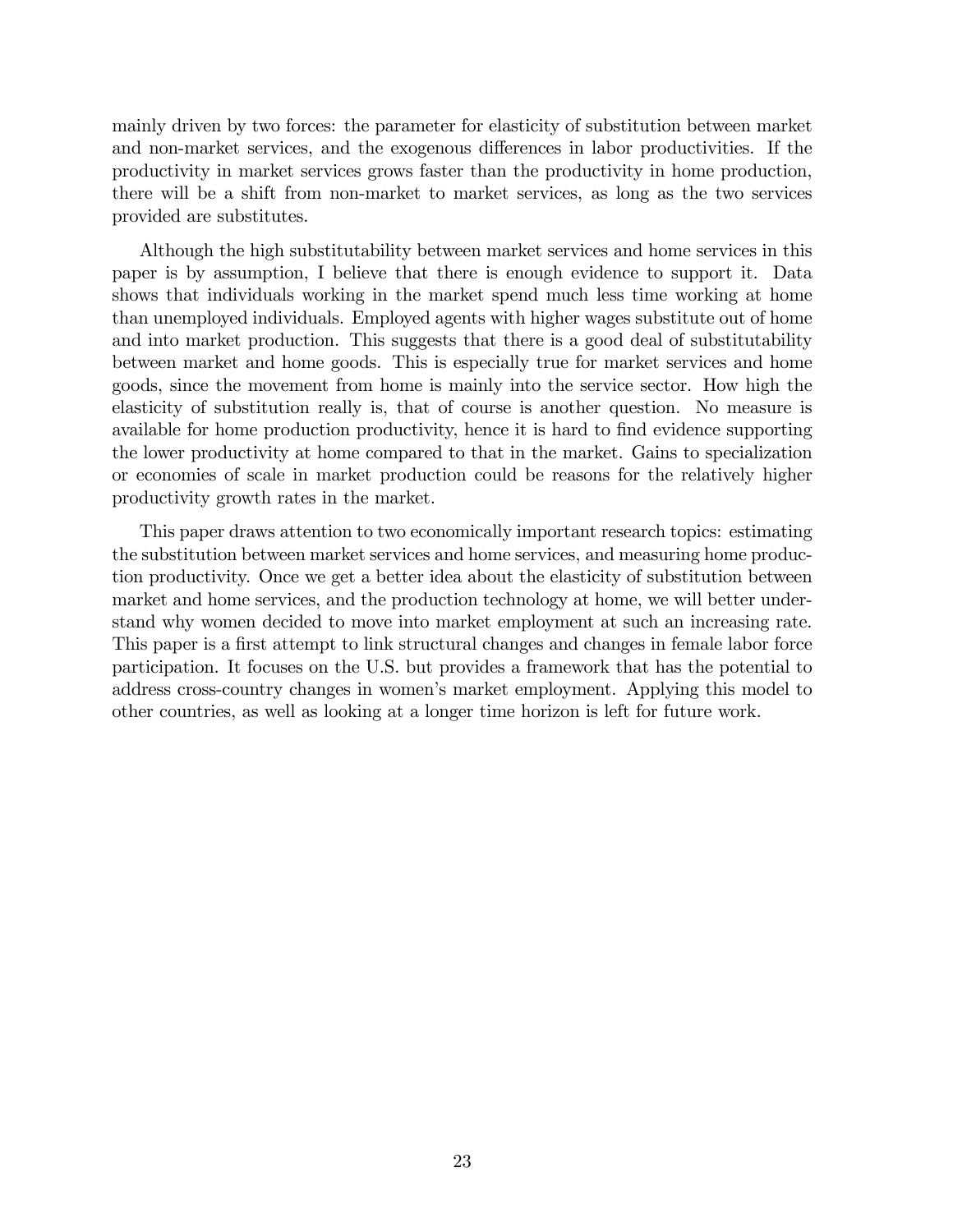### References

- [1] Akbulut, Rahsan (2006), "A Cross-Country Analysis of Trends in Labor Force Participation," Working Paper.
- [2] Becker, Gary S.  $(1965)$ , "A Theory of the Allocation of Time," *Economic Journal* 75, pages 493-517.
- [3] Becker, Gary S. (1985), "Human Capital, Effort, and the Sexual Division of Labor," Journal of Labor Economics 3, No.1, Part 2: Trends in Women's Work, Education, and Family Building, pages S33-S58.
- [4] Bils, Mark, and Peter J. Klenow (1998), "Using Consumer Theory to Test Competing Business Cycle Models," Journal of Political Economy 106, pages 233-261.
- [5] Caucutt, Elizabeth M., Nezih Guner, and John Knowles (2002), "Why Do Women Wait? Matching Wage Inequality, and the Incentives for Fertility Delay," Review of Economic Dynamics 5, pages 814-55.
- [6] Eisner, Robert (1988), "Extended Accounts for National Income and Product," Journal of Economic Literature 26, pages 1611-1684.
- [7] Fernández, Raquel, Alessandra Fogli, and Claudia Olivetti (2004), "Preference Formation and the Rise of Womenís Labor Force Participation: Evidence from WWII," Working Paper.
- [8] Fogli, Alessandra, and Laura Veldkamp (2007), "Nature or Nurture? Learning and Female Labor Force Dynamics," Working Paper.
- [9] Fuchs, Victor R. (1978), "The Service Industries and U.S. Economic Growth Since World War II," Economic Growth or Stagnation: The Future of the U.S. Economy, Chapter 6, Edited by Jules Backman, Bobbs-Merrill Educational Publishing, Indianapolis.
- $[10]$  Fuchs, Victor R. (1980), "Economic Growth and the Rise of Service Employment," NBER Working Paper, No. 486.
- [11] Galor, Oded, and David N. Weil (1996), "The Gender Gap, Fertility, and Growth," American Economic Review 86, pages 374-387.
- [12] Goldin, Claudia (1990), Understanding the Gender Gap: An Economic History of American Women, Oxford Univ. Press, New York.
- [13] Greenwood, Jeremy, Ananth Seshadri, and Mehmet Yorukoglu (2003), "Engines of Liberation," Review of Economic Studies, forthcoming, October.
- [14] Houthakker, Hendrik S., and L. D. Taylor (1970), "Consumer Demand in the United States: Analysis and Projections," Cambridge: Harvard University Press.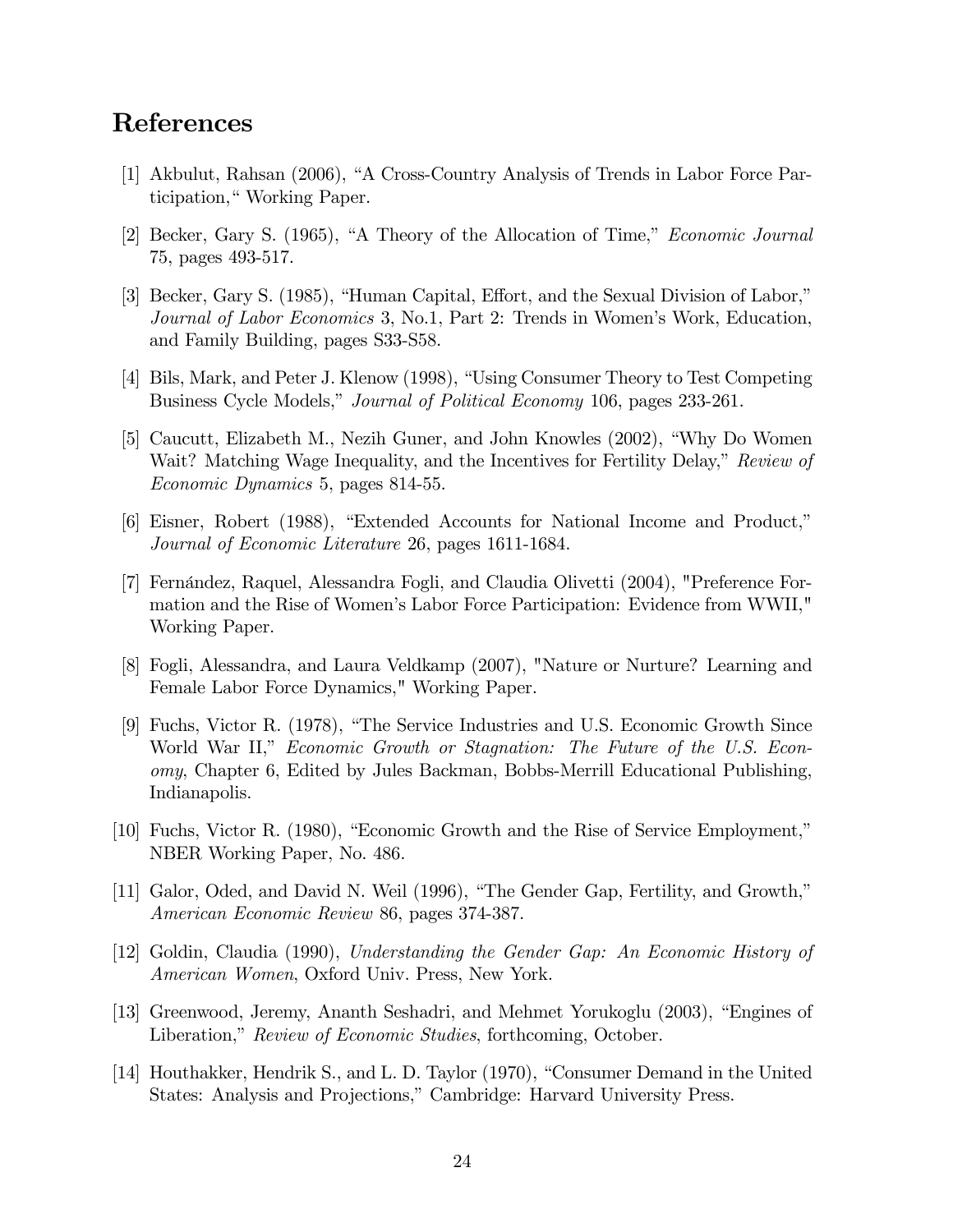- [15] Jones, Larry E., Rodolfo E. Manuelli, and Ellen R. McGrattan  $(2003)$ , "Why Are Married Women Working So Much?" Research Department Staff Report 317, Federal Reserve Bank of Minneapolis.
- [16] Juster, Thomas F., and Frank P. Stafford  $(1991)$ , "The Allocation of Time: Empirical Findings, Behavioral Models, and Problems of Measurement," Journal of Economic Literature 29, pages 471-522.
- [17] Kongsamut, Piyabha, Sergio Rebelo, and Danyang Xie (2001), "Beyond Balanced Growth," Review of Economic Studies 68, pages 869-882.
- [18] Locay, Luis (1990), "Economic Development and the Division of Production between Households and Markets," Journal of Political Economy 98, pages 965-982.
- [19] McGrattan, Ellen R., and Richard Rogerson (1998), "Changes in Hours Worked Since 1950," Federal Reserve Bank of Minneapolis Quarterly Review 22, No. 1, pages 2-19.
- [20] McGrattan, Ellen R., Richard Rogerson, and Randall Wright  $(1995)$ , "An Equilibrium Model of the Business Cycle With Household Production and Fiscal Policy," Federal Reserve Bank of Minneapolis, Staff Report 191.
- [21] Ngai, Rachel, and Christopher A. Pissarides  $(2004)$ , "Balanced Growth with Structural Change," CEP Discussion Papers, dp06010, Center for Economic Performance, LSE.
- [22] Ngai, Rachel, and Christopher A. Pissarides  $(2007)$ , "Trends in Hours and Economic Growth," forthcoming in the Review of Economic Dynamics.
- [23] Olivetti, Claudia (2001), "Changes in Women's Hours of Work: The Effect of Changing Returns to Experience," Manuscript, Department of Economics, Boston University.
- [24] Parante, Stephen L., Richard Rogerson, and Randall Wright (2000), "Homework in Development Economics: Household Production and the Wealth of Nations," Journal of Political Economy 108, pages 680-687.
- [25] Rogerson, Richard (2005), "Structural Transformation and the Deterioration of European Labor Market Outcomes," Working Paper.
- [26] Tam, Henry (2003), "Gender role in production, demographic transition and the switch from physical to mental human capital," Working Paper.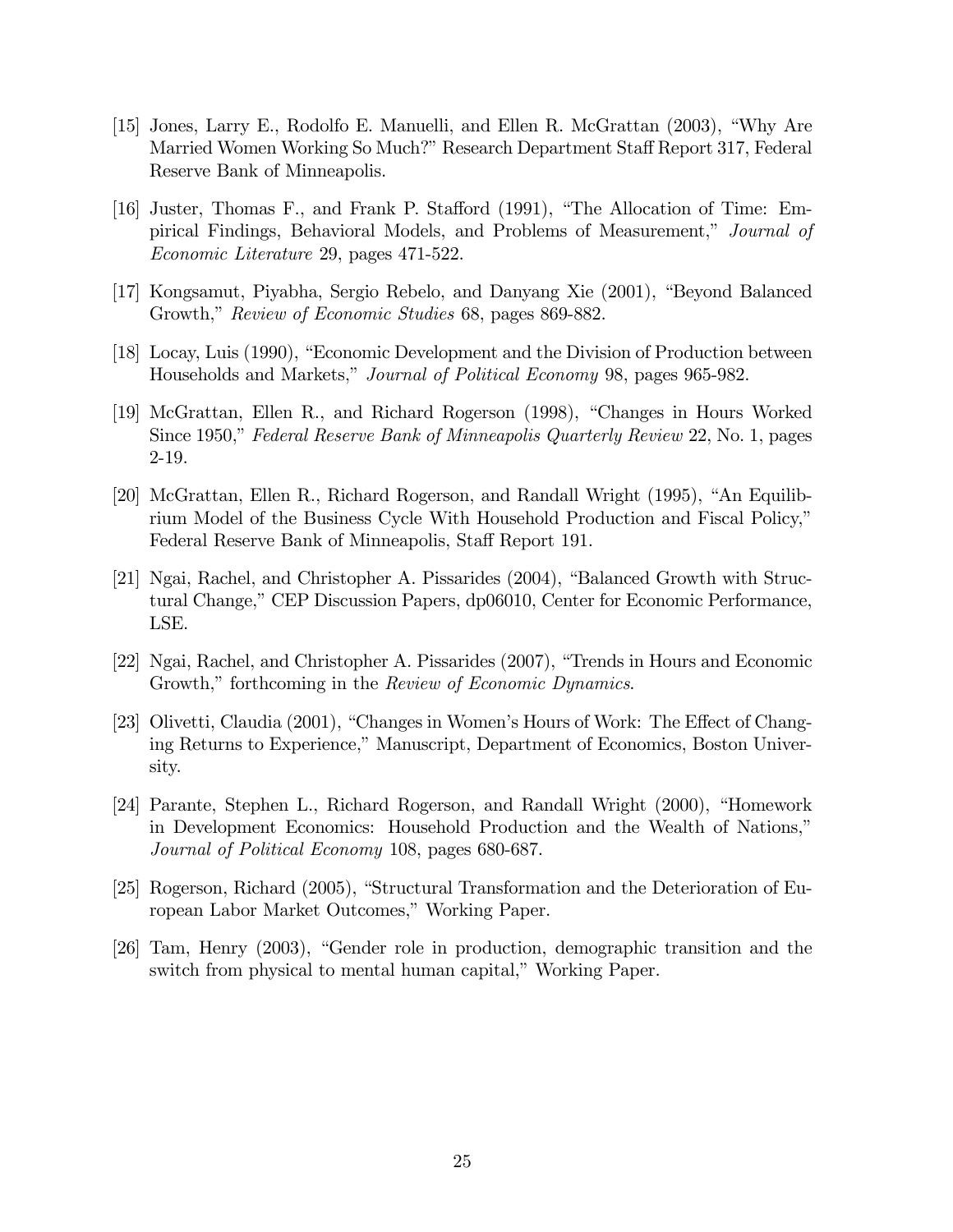# Appendix A: Additional Tables and Figures

Table A1: 20 Leading Occupations of Employed Women in 2006 (employment in thousands)

| Occupation                                              |                                                                      | Total<br>Employed<br>Women | % Women<br>in Total<br>Employed |
|---------------------------------------------------------|----------------------------------------------------------------------|----------------------------|---------------------------------|
| All occupations                                         |                                                                      | 66,870                     | 46                              |
| Total of 20 leading occupations                         |                                                                      | 29,210                     |                                 |
|                                                         | % of 20 leading occupations in total occupations                     |                            |                                 |
|                                                         | <b>Registered Nurses</b>                                             | 2,309                      | 91                              |
|                                                         | Cashiers                                                             | 2,291                      | 75                              |
|                                                         | Elementary and middle school teachers                                | 2,220                      | 82                              |
|                                                         | Retail salespersons                                                  | 1,740                      | 51                              |
|                                                         | Nursing, psychiatric, and home health aides                          | 1.694                      | 89                              |
|                                                         | First-line supervisors/managers of retail sales workers              | 1,436                      | 42                              |
| Occupations                                             | Waiters and waitresses                                               | 1,401                      | 72                              |
| that are in the                                         | Childcare workers                                                    | 1,320                      | 94                              |
| service sector                                          | Receptionists and information clerks                                 | 1,301                      | 93                              |
|                                                         | Maids and housekeeping cleaners                                      | 1.285                      | 90                              |
|                                                         | Accountants and auditors                                             | 1,071                      | 60                              |
|                                                         | Teacher assistants                                                   | 869                        | 92                              |
|                                                         | Cooks                                                                | 811                        | 43                              |
|                                                         | Hairdressers, hairstylists, and cosmetologists                       | 716                        | 93                              |
|                                                         | Preschool and kindergarten teachers                                  | 674                        | 98                              |
|                                                         | Secretaries and admin, assistants                                    | 3,348                      | 97                              |
| Occupations<br>that could be<br>in any sector           | Bookkeeping, accounting, and auditing clerks                         | 1,364                      | 90                              |
|                                                         | Customer service representatives                                     | 1,349                      | 70                              |
|                                                         | First-line supervisors/managers of office and administrative support | 1,163                      | 75                              |
|                                                         | Office clerks, general                                               | 848                        | 82                              |
| % of 20 leading occupations that are in services        |                                                                      | 72                         |                                 |
| % of 20 leading occupations that could be in any sector |                                                                      | 28                         |                                 |

Source: U.S. Department of Labor, Bureau of Labor Statistics, Annual Averages 2006.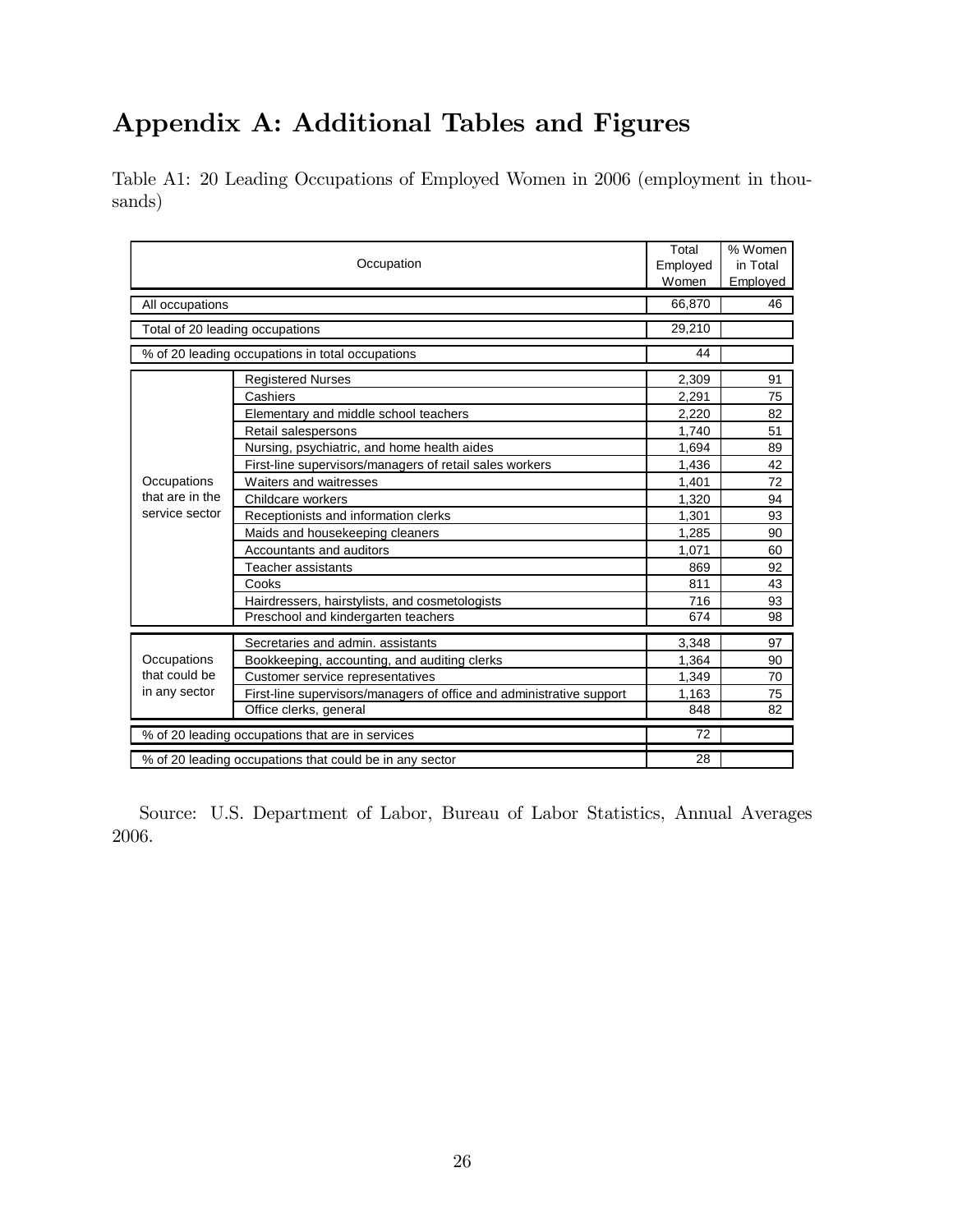

Figure A1: Performance of the Model by Decade and Changes in Fertility

Figure 12: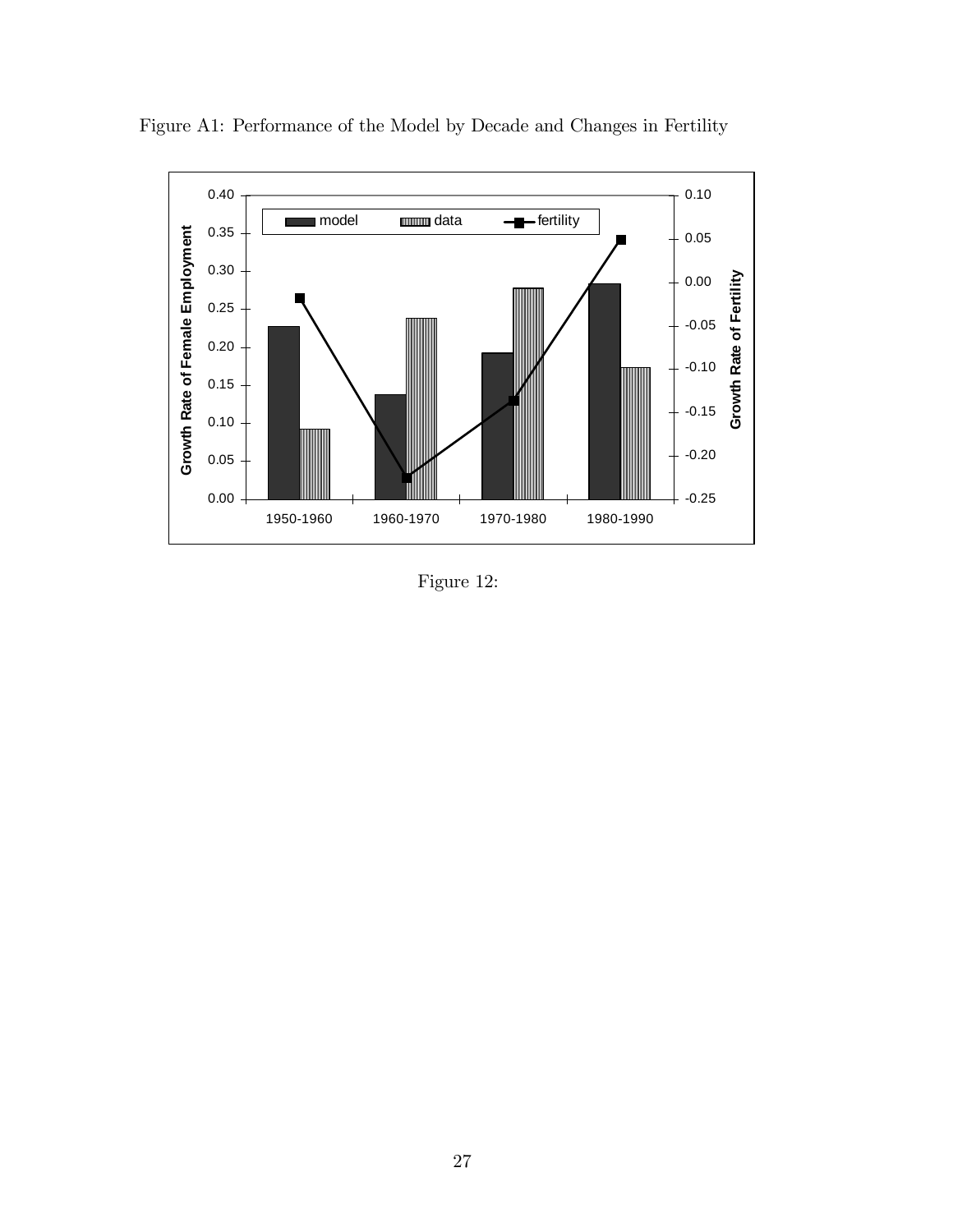# Appendix B: Computational Details

I solve the social planner's problem. Since the model is static, I can solve it separately for all periods.

The household will always consume  $\overline{A}$  units of the agricultural good. We get the following law of motion for time spent in the agricultural sector.

$$
H_{mAt} = \frac{\bar{A}}{\theta_{At}}
$$

The optimization is then given by:

$$
\max \alpha_C \log([\alpha_M M_t^{\varepsilon} + (1 - \alpha_M)([\alpha_S (S_{mt})^{\eta} + (1 - \alpha_S)(S_{nt})^{\eta}]^{1/\eta})^{\varepsilon}]^{1/\varepsilon})
$$
  
+ (1 - \alpha\_C) \log(L\_{mt}^{\alpha\_L} L\_{ft}^{(1 - \alpha\_L)}) + \bar{A}

subject to:

$$
M_t \leq \theta_{Mt} H_{mMt}, \qquad S_{mt} \leq \theta_{Smt} (H_{mSmt} + H_{fSmt}), \qquad S_{nt} \leq \theta_{Snt} H_{fSnt}
$$
  

$$
H_{mMt} + H_{mSmt} + L_{mt} = 1 - H_{mAt}, \qquad H_{fSmt} + H_{fSnt} + L_{ft} = 1
$$

$$
M_t \ge 0, \t S_{mt} \ge 0, \t S_{nt} \ge 0,
$$
  
\n
$$
L_{mt} \in [0, 1], \t H_{mMt} \in (0, 1], \t H_{mSmt} \in [0, 1]
$$
  
\n
$$
L_{ft} \in [0, 1], \t H_{fSmt} \in [0, 1], \t H_{fSmt} \in (0, 1]
$$

Forming the Lagrangian, we have

$$
\mathcal{L}_0 = \alpha_C \log[a_M M^{\varepsilon} + (1 - a_M)[\alpha_S(S_{mt})^{\eta} + (1 - \alpha_S)(S_{nt})^{\eta}]^{\varepsilon/\eta}]^{1/\varepsilon} \n+ (1 - \alpha_C)[\alpha_L \log(1 - H_{mAt} - H_{mMt} - H_{mSmt}) \n+ (1 - \alpha_L) \log(1 - H_{fSmt} - H_{fSmt})] + \bar{A} \n+ \lambda_{Mt}[\theta_{Mt}H_{mMt} - M_t] + \lambda_{Smt}[\theta_{Smt}(H_{mSmt} + H_{fSmt}) - S_{mt}] \n+ \lambda_{Snt}[\theta_{Snt}H_{fSmt} - S_{nt}]
$$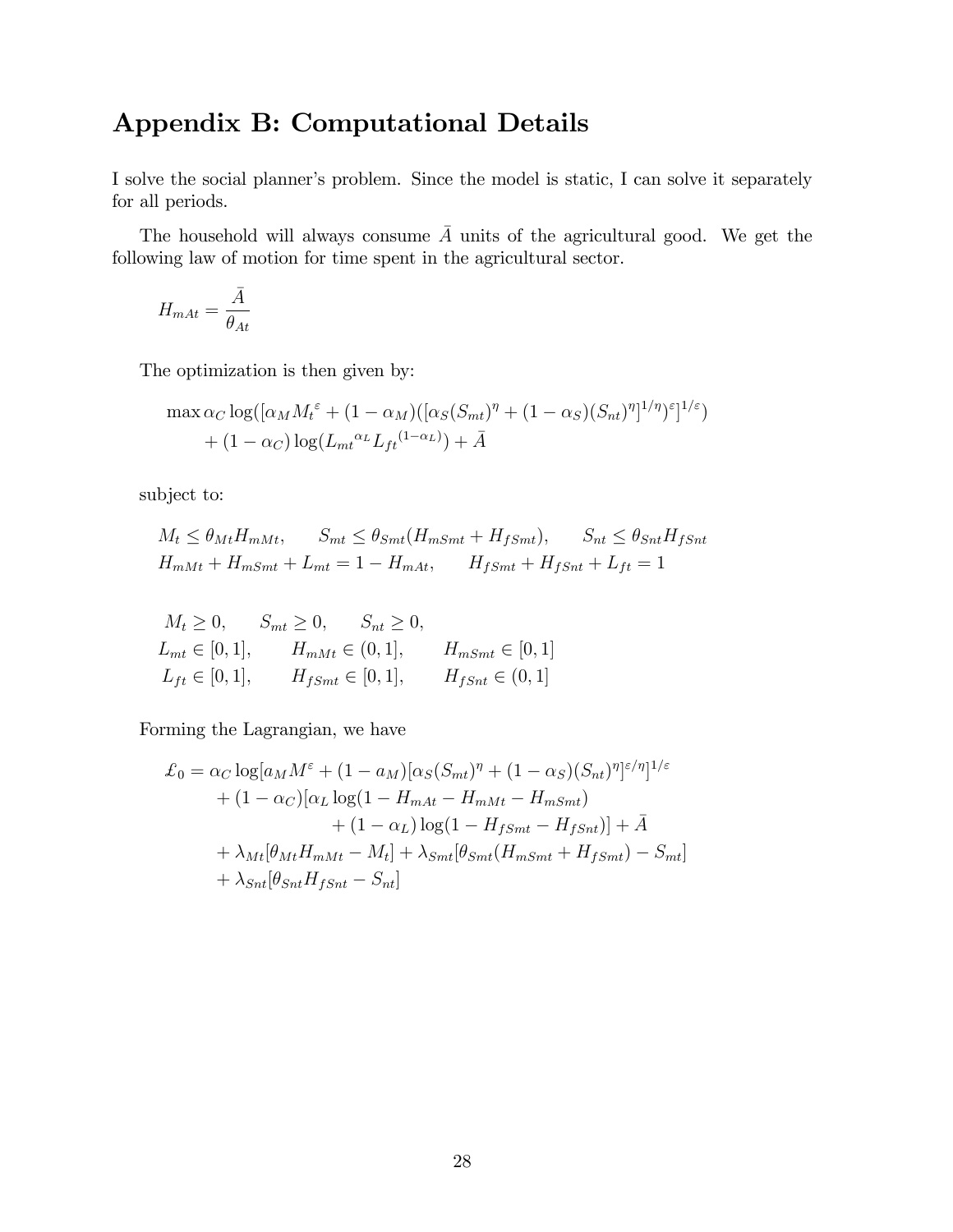First-order necessary conditions for this problem are:

$$
[M_{t}] : \frac{\alpha_{C}\alpha_{M}M^{\varepsilon-1}}{[a_{M}M^{\varepsilon} + (1 - a_{M})[\alpha_{S}(S_{mt})^{\eta} + (1 - \alpha_{S})(S_{nt})^{\eta}]^{\varepsilon/\eta}}] = \lambda_{Mt}
$$
  
\n
$$
[S_{mt}] : \frac{\alpha_{C}(1 - \alpha_{M})}{[a_{M}M^{\varepsilon} + (1 - a_{M})[\alpha_{S}(S_{mt})^{\eta} + (1 - \alpha_{S})(S_{nt})^{\eta}]^{\varepsilon/\eta}}\alpha_{S}S_{mt}^{\eta-1}
$$
  
\n
$$
[S_{nt}] : \frac{\alpha_{C}(1 - \alpha_{M})}{[a_{M}M^{\varepsilon} + (1 - \alpha_{S})S_{nt}^{\eta}]^{(\varepsilon/\eta)-1}} = \lambda_{Smt}
$$
  
\n
$$
[S_{nt}] : \frac{\alpha_{C}(1 - \alpha_{M})}{[a_{M}M^{\varepsilon} + (1 - a_{M})[\alpha_{S}(S_{mt})^{\eta} + (1 - \alpha_{S})(S_{nt})^{\eta}]^{\varepsilon/\eta}}(1 - \alpha_{S})S_{nt}^{\eta-1}
$$
  
\n
$$
[B_{mMt}] : \lambda_{Mt}\theta_{Mt} = \frac{(1 - \alpha_{C})\alpha_{L}}{(1 - H_{mAt} - H_{mMt} - H_{mSmt})}
$$
  
\n
$$
[H_{mSmt}] : \lambda_{Smt}\theta_{Smt} \leq \frac{(1 - \alpha_{C})\alpha_{L}}{(1 - H_{mAt} - H_{mMt} - H_{mSmt})}
$$
  
\n
$$
[H_{fSmt}] : \lambda_{Smt}\theta_{Smt} \leq \frac{(1 - \alpha_{C})(1 - \alpha_{L})}{(1 - H_{fSmt} - H_{fSmt})}
$$
  
\n
$$
[H_{fSmt}] : \lambda_{Snt}\theta_{Snt} = \frac{(1 - \alpha_{C})(1 - \alpha_{L})}{(1 - H_{fSmt} - H_{fSmt})}
$$

The first-order necessary conditions simplify to:

$$
\frac{\alpha_{C}\alpha_{M}M^{\varepsilon-1}}{[a_{M}M^{\varepsilon} + (1 - a_{M})[\alpha_{S}(S_{mt})^{\eta} + (1 - \alpha_{S})(S_{nt})^{\eta}]^{\varepsilon/\eta}} \theta_{Mt}
$$
\n
$$
= \frac{(1 - \alpha_{C})\alpha_{L}}{(1 - H_{mAt} - H_{mMt} - H_{mSmt})}
$$
\n
$$
\frac{\alpha_{C}(1 - \alpha_{M})}{[a_{M}M^{\varepsilon} + (1 - a_{M})[\alpha_{S}(S_{mt})^{\eta} + (1 - \alpha_{S})(S_{nt})^{\eta}]^{\varepsilon/\eta}} \alpha_{S}S_{mt}^{\eta-1}[\alpha_{S}S_{mt}^{\eta} + (1 - \alpha_{S})S_{nt}^{\eta}]^{(\varepsilon/\eta)-1} \theta_{Smt}
$$
\n
$$
\leq \frac{(1 - \alpha_{C})\alpha_{L}}{(1 - H_{mAt} - H_{mMt} - H_{mSmt})}
$$
\n
$$
\frac{\alpha_{C}(1 - \alpha_{M})}{[\alpha_{M}M^{\varepsilon} + (1 - a_{M})[\alpha_{S}(S_{mt})^{\eta} + (1 - \alpha_{S})(S_{nt})^{\eta}]^{\varepsilon/\eta}]^{\alpha_{S}S_{mt}^{\eta-1}}[\alpha_{S}S_{mt}^{\eta} + (1 - \alpha_{S})S_{nt}^{\eta}]^{(\varepsilon/\eta)-1} \theta_{Smt}
$$
\n
$$
\leq \frac{(1 - \alpha_{C})(1 - \alpha_{L})}{(1 - H_{fSmt} - H_{fSmt})}
$$
\n
$$
\frac{\alpha_{C}(1 - \alpha_{M})}{[\alpha_{M}M^{\varepsilon} + (1 - a_{M})[\alpha_{S}(S_{mt})^{\eta} + (1 - \alpha_{S})(S_{nt})^{\eta}]^{\varepsilon/\eta}]}(1 - \alpha_{S})S_{nt}^{\eta-1}[\alpha_{S}S_{mt}^{\eta} + (1 - \alpha_{S})S_{nt}^{\eta}]^{(\varepsilon/\eta)-1} \theta_{Snt}
$$
\n
$$
= \frac{(1 - \alpha_{C})(1 - \alpha_{L})}{(1 - H_{fSmt} - H_{fSmt})}
$$